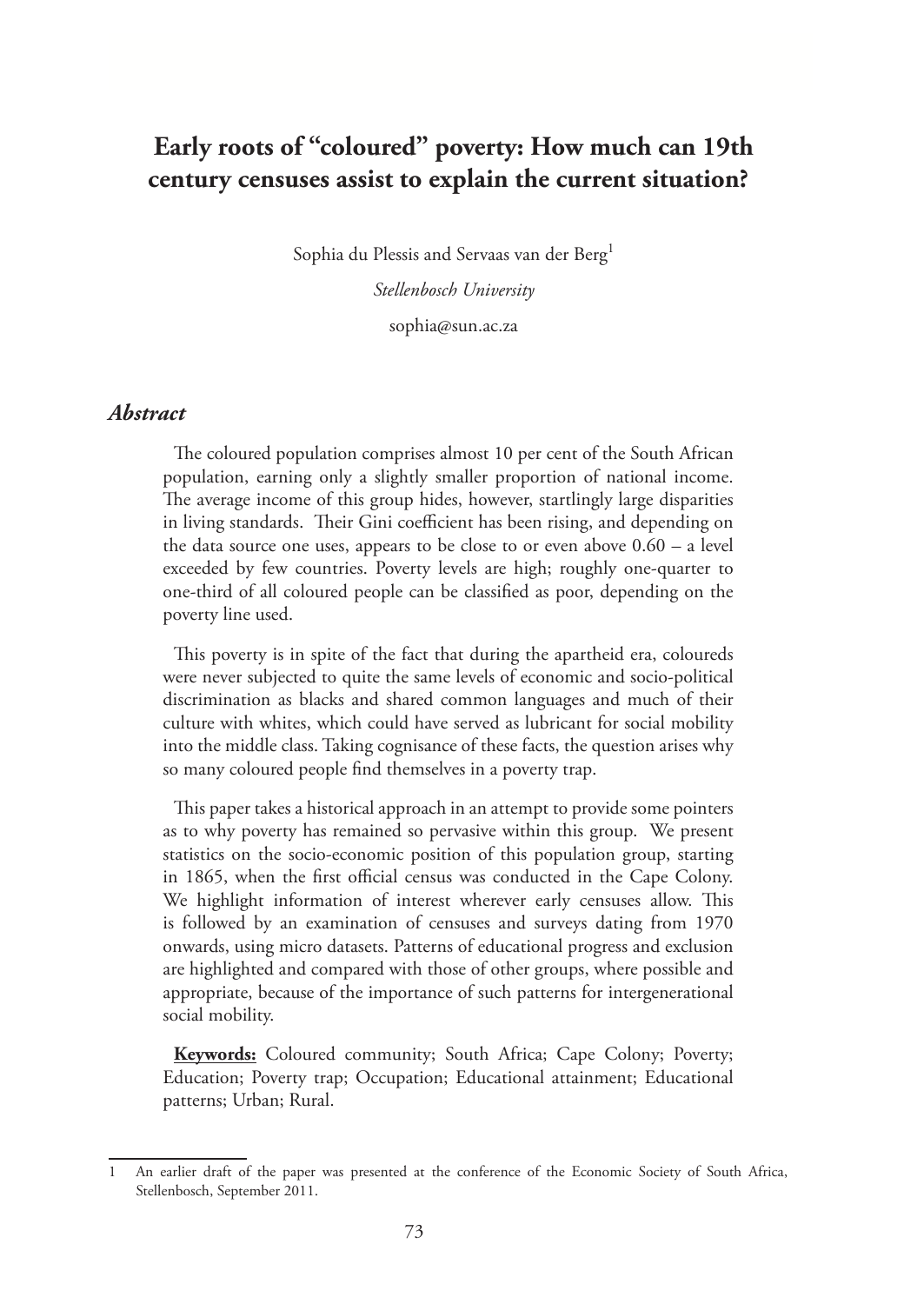#### **Introduction**

One of the "groups" distinguished in apartheid South Africa was the "coloured" population, whose diversity was perhaps greater than their common characteristics. Their ancestors include Khoe, San, Malays, Europeans, Indonesians, Indians and black Africans. In some censuses the term "mixed" was used to identify this group. Today, the apartheid "identity" is still used for much demographic and other analysis.2

The coloured population now comprises almost 10 per cent of the South African population, earning only a slightly smaller proportion of national income. They are thus similar to the South African average, but as for South Africa, "average" incomes of this group hide startlingly large disparities in living standards. The Gini coefficient of this group has been rising, and depending on the data source one uses, appears to be close to or even above 0.60 – a level exceeded by few countries.<sup>3</sup> Poverty levels are high; roughly one-quarter to one-third of all coloured people can be classified as poor, depending on the poverty line chosen and the dataset used (RDP<sup>4</sup>/ World Bank)<sup>5</sup>. According to the 2010 General Household Survey the coloured population constituted 21.9% of social security grant beneficiaries, more than twice their population share, reflecting the fact that many are poor enough to qualify for such grants through the means test. This poverty is despite the fact that coloureds were never subjected to quite the same levels of economic and socio-political discrimination as blacks<sup>6</sup> and shared a common language and much of their culture with whites, which could have served as lubricant for social mobility into the middle class. Why, then, do so many coloured people find themselves in a poverty trap?

This puzzle is one that an investigation of current poverty can only illuminate very imperfectly. Some historical analysis is necessary to throw more light on the subject. There is another puzzle concurrent in the behaviour of this population group, perhaps rooted also in events of almost a century ago,

<sup>2</sup> For an analysis of the "myth of coloured identity", the reader is referred to RE Van der Ross, *Myths and attitudes: An inside look at the Coloured people* (Cape Town, Tafelberg Publishers, 1979). Putterman and Weil also use coloured identity to show how the historical background of a country's residence is correlated with income inequality today. L Putterman & D Weil, "Post-1500 population flows and the long-run determinants of economic growth and inequality", *The Quarterly Journal of Economics* 2010, 125(4), pp. 1627-1682.

<sup>3</sup> The Gini coefficient is a measure of inequality that ranges from 0 (complete equality) to 1 (complete inequality).

<sup>4</sup> Reconstruction and Development Programme, RDP Policy Framework, 1994.

<sup>5</sup> World Bank, World Development Indicators, 2009.

<sup>6</sup> S Van der Berg, "Consolidating South African democracy: The political arithmetic of budgetary redistribution", *African Affairs,* 1998, 97, pp. 251-264.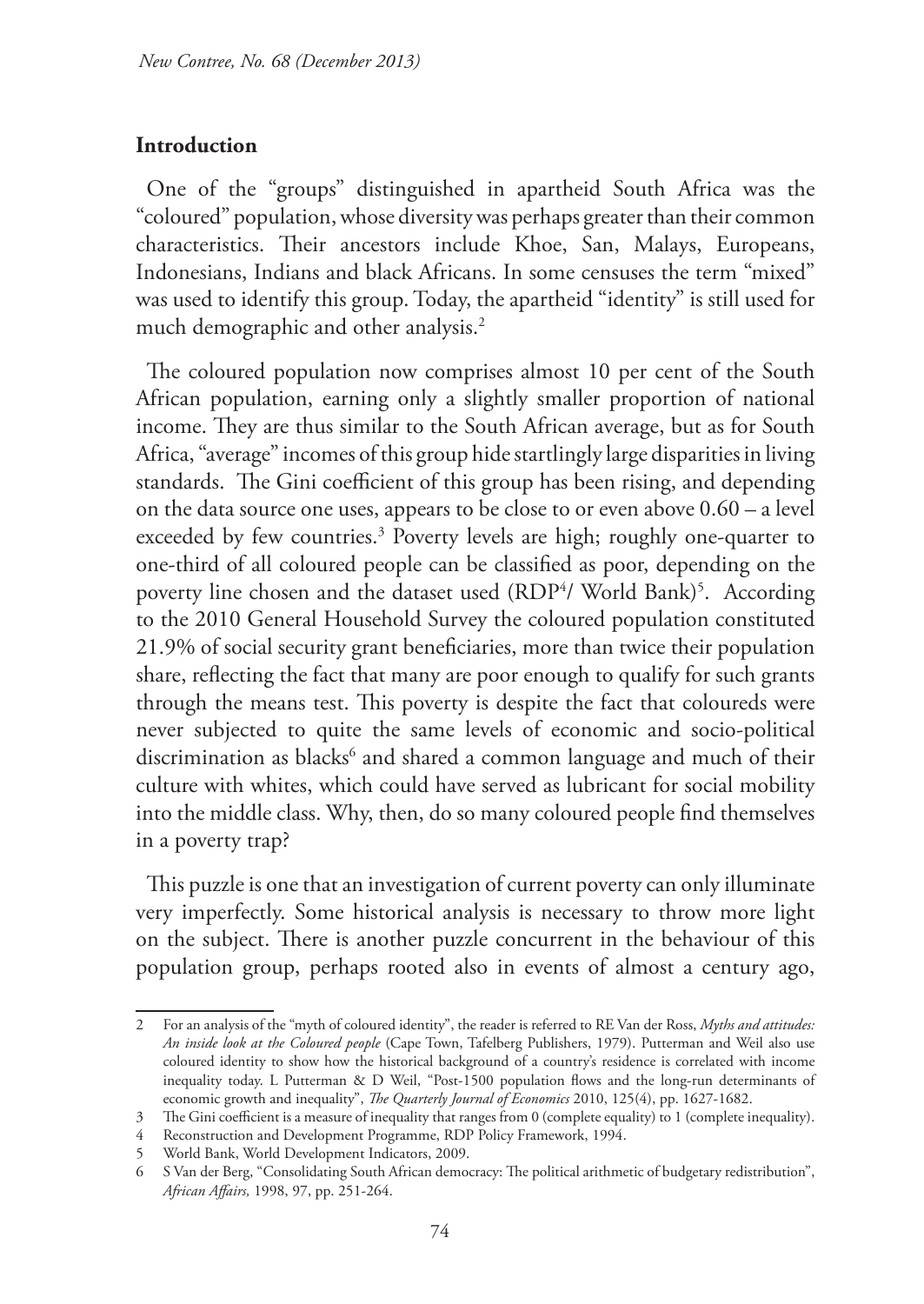viz. surprisingly early exit from schools or, put differently, failure to progress to higher levels of education. This paper discusses both these puzzles, and provides some largely circumstantial evidence across datasets that span a century and a half, that these two puzzles may be linked in some way. One specific factor that may have played a role in both these puzzles is the strong rural roots of a large part of the coloured population, and particularly of that part of this population that was most excluded from the economic and political mainstream for a large part of modern South African history. We employ the lens of institutional economics to investigate these issues. These are issues that this paper starts to address, using some limited information from cross-sectional data sources and through the lens of an institutional economics approach.

An important issue for this paper is the evolution of the economic position of coloured people over time, and crucially, the extremely slow economic progress made by a part of this population. The paper postulates that the poverty trap which many of this group seem to have fallen into can be traced back to earlier generations. Censuses at the end of the 19<sup>th</sup> century and the middle of the  $20<sup>th</sup>$  century as well as insights into the educational trajectory of the population deduced from the profile of older birth cohorts in recent surveys and censuses offer some hints of factors that may have influenced poverty. However, "causal" links cannot be established with the available data: the best that can be done with current information is to start telling a plausible story that can tie together whatever evidence can be found in the available sources. This paper is therefore very much exploratory work.

This is a narrative about institutions: the institutions (whether formal or informal) that contribute to poverty today have their roots in the past. Once development has been set on a particular course, informal institutions and learning by role players may reinforce this course. Such path dependency can offer one possible explanation of why a situation that existed in the late  $19<sup>th</sup>$ century or even earlier can propagate itself forward over time and still affect current patterns of social and economic mobility and the path of poverty and development.

One modest contribution of this paper is to present some statistics on the socio-economic position of this population group, starting in 1865, when the first official census was conducted in the Cape Colony. Descriptive data from a number of early censuses hint at the relative economic position of members of this group; the paper attempts to highlight information of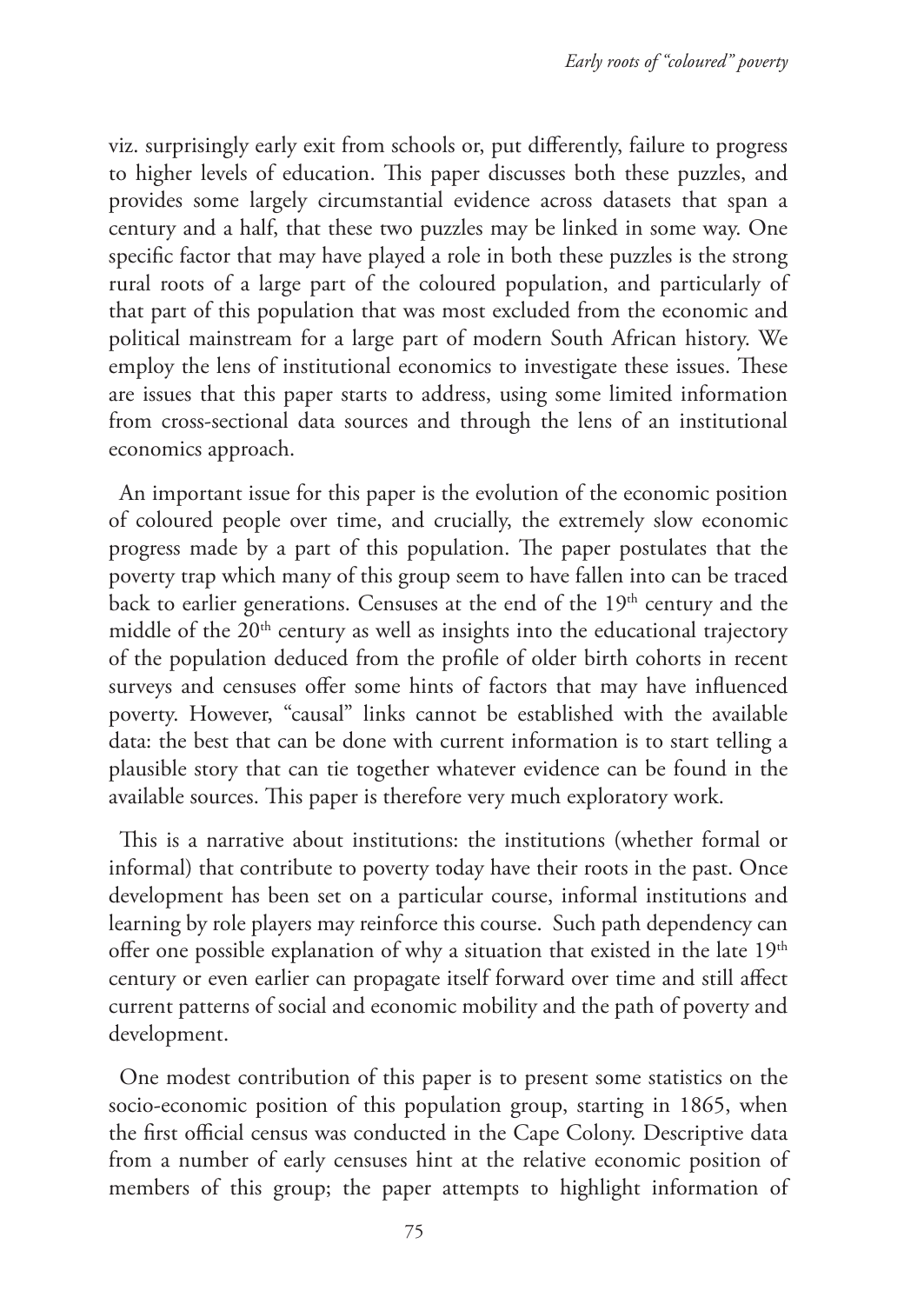interest to economists and other social scientists wherever early censuses allow. This is followed by an examination of censuses and surveys dating from 1970 onwards, using micro datasets. This allows an analysis of evolving trends for this population group but also, using older birth cohorts, deductions about the path of educational evolution over a substantial period. Patterns of educational progress and exclusion are compared with those of other groups because of the importance of such patterns for intergenerational social mobility. An overview of this nature may provide some pointers as to why poverty has remained so pervasive within this group.

# **A framework for considering coloured poverty in a historic and current context**

The economic development of the coloured population came strongly onto the agenda in 1973 with the appointment of the Theron-commission of enquiry regarding the coloured community. For purposes of analysing the socio-economic position of the coloured population, the Commission distinguished three groups: An established middle-class constituting perhaps 20% of the population (we shall refer to this as Quintile 5, following a more recent terminology); a middle group of perhaps 40% vacillating between the middle class and the chronically poor (Quintiles 3 and 4; this group was for part of the analysis again split into an upper and a lower half); and a bottom stratum of perhaps 40% (Quintiles 1 and 2) that was perceived by the Commission to be caught in a subculture of chronic and institutionalised community poverty. Deviant behaviour amongst this last group was regarded as an important aspect holding them back from full participation in the modern economy. Sampie Terreblanche, who played a prominent role in the Commission's economic analysis, wrote in a different context that "… the total lifestyle of members of the lower strata constitutes a state of chronic poverty. People living under these conditions are uneducated, come from broken homes, have few aspirations, and are emotionally confused. Each of these disabilities is intensified by the fact that it occurs in a network of disabilities. This lifestyle exists not only in material terms, but also represents a spiritual or "cultural" poverty defined by the fact that it constitutes a backward sub society in a modern, advanced and progressive society."7

<sup>7</sup> SJ Terreblanche, *A history of inequality in South Africa, 1652-2002* (Durban, University of KwaZulu-Natal, 2002), p. 41.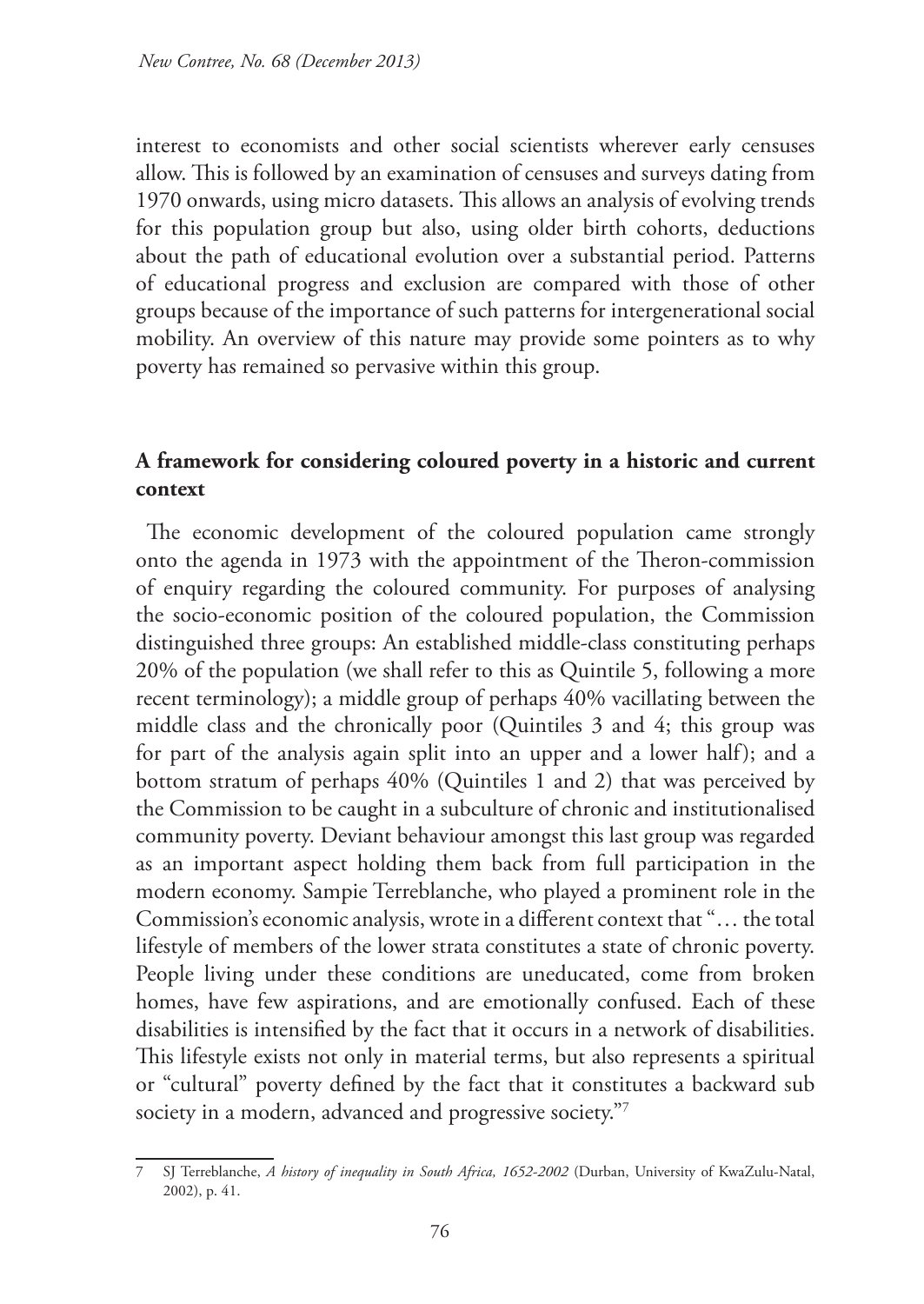One manifestation of the effect of past events is that the tot system, introduced on wine farms as part of payment for unskilled labour, still casts a long shadow in terms of patterns of alcohol abuse, foetal alcohol syndrome and alcohol-related illnesses and behavioural pathologies.<sup>8</sup> Still today the Western Cape has the highest incidence of foetal alcohol syndrome (FAS) in the world.

The Theron Commission<sup>9</sup> saw delinquent behaviour as the result of long term downward structural forces and the subsequent development of "stretched values" (which surfaced in high crime rates, poor family values, delinquency, etc.) in order to cope with these forces. This view is nicely in accord with the perspective of institutional economics, as discussed below, of how a poverty trap comes into being and is propagated over time. The Commission recommended drastic and widespread policy measures to eradicate chronic community poverty. Almost four decades later one may well ask how much the situation has improved; it appears that, despite the poorer parts of the coloured community having made progress in some respects since the mid-1970s, delinquent behaviour is still endemic amongst a large part of this community (alcohol abuse and crime are two areas of particular concern)<sup>10</sup> and they still do not appear to have found a ladder out of poverty.

Adato, Carter and May<sup>11</sup> explore whether socio-economic polarisation under apartheid, where race and class were highly correlated, prevented conventional avenues of upward mobility and whether segmentation and limited social capital accumulation continued to constrain mobility. But political exclusion in the apartheid era offers only a partial explanation, as this would not explain differences within this population group, nor the greater success in social mobility of the Indian population,<sup>12</sup> who faced similar restrictions than the coloured population.

<sup>8</sup> S George, RD Rogers & T Duka, "The acute effect of alcohol on decision making in social drinkers", *Psychopharmacology*, 2005, 182(1), pp. 160-169; BC Leigh & R Stall, "Substance use and risky sexual behaviour for exposure to HIV. Issues in methodology, interpretation, and prevention", *Am Psychol*, 1993, 48, pp. 1035– 1045.

<sup>9</sup> South Africa, *Commission of inquiry into matters relating to the Coloured Population Group (Theron Commission)* (Government Printer, Pretoria, 1977).

<sup>10</sup> In the Western Cape, where the coloured population dominates, violence, much of it within families and acquaintance groups, is the major cause of death amongst young adult males (between 15 and 40 years). Such violence encapsulates both crime and alcohol abuse.

<sup>11</sup> M Adato, MR Carter, & J May, "Exploring poverty traps and social exclusion in South Africa, using qualitative and quantitative data", *Journal of Development Studies*, 2006, 42(2) pp. 226-247.

<sup>12</sup> Specifically those Indians arriving after 1860.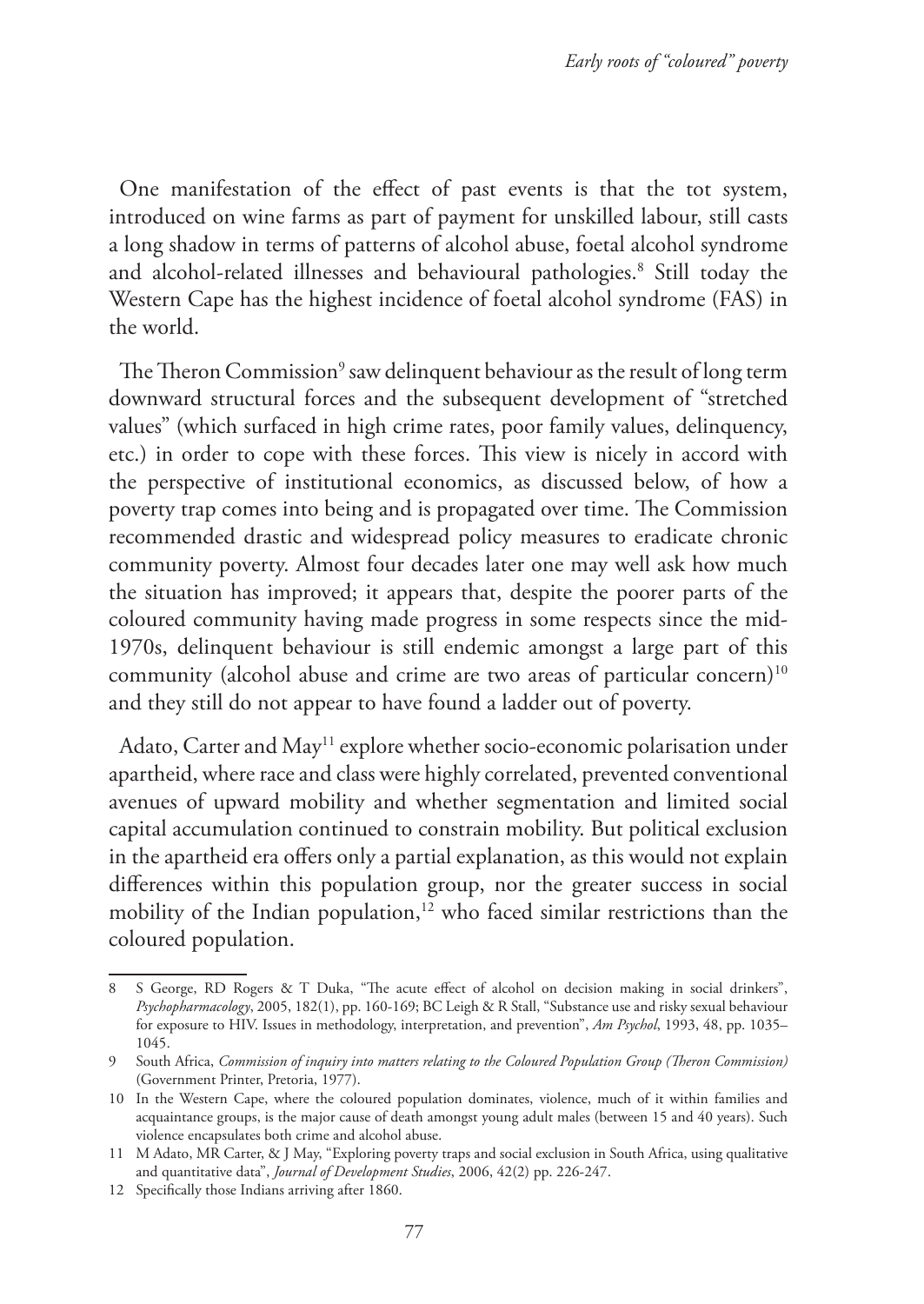What institutions and institutional development could have been responsible for the formation of an "underclass" amongst the coloured population, and what have been the consequences? Mogues and Carter<sup>13</sup> suggest that an individual's investment in social capital is shaped by social identity. Perhaps the historical lack of advancement of the coloured population can be, in part, explained by their social identity. The census data from the late-nineteenth century can be considered an illustration of how shifting identities, ascribed to them by others, have long dogged this part of the South African population.<sup>14</sup>

As institutions provide the incentives according to which individuals shape their actions, how such institutions evolve in a country can perhaps explain the existence of poverty traps. For development to occur requires that the signals that stimulate productivity must dominate over those that dampen it. On a micro level, individuals will invest in their own social capital when the perceived benefit of that investment is greater than the expected costs. According to North<sup>15</sup>, the difference between Darwinian evolutionary theory and institutional change lies in intentionality – individuals will make choices according to their perception of the consequences of those choices.

Did "formal institutions" prevent a poor segment of the coloured community from investing in their own social capital, or was this rather due to "inefficient informal institutions" (i.e. culture and norms), as suggested by the Theron Commission? One view consistent with the evidence presented later in this paper is that many members of the coloured community got locked in as agricultural workers and did not invest time and effort in education, probably due to a lack of opportunities to enter occupations where such education may have brought rewards. This may later have contributed to slow educational progress, even compared to the black population who gained opportunities for formal education only much later.

Although path dependency is not a "story of inevitability",<sup>16</sup> in order to understand today's choices we need to follow their historic evolution. David<sup>17</sup> argues that historical precedent becomes important in shaping institutions,

<sup>13</sup> T Mogues & MR Carter, "Social capital and the reproduction of economic inequality in polarized societies", *Journal of Economic Inequality*, 2004, 3(1), pp. 193-217.

<sup>14</sup> Refer again to the earlier footnote regarding's Van der Ross' views on "the myth of coloured identity". RE Van der Ross, *Myths and attitudes…* (Cape Town, Tafelberg Publishers, 1979).

<sup>15</sup> DC North, *Understanding the process of economic change* (Princeton, Princeton University Press, 2005).

<sup>16</sup> DC North, *Institutions, institutional change and economic performance* (Cambridge, Cambridge University Press, 1990), p. 98.

<sup>17</sup> P David, "Clio and the Economics of Qwerty", *American Economic Review*, 75, 1985, pp. 332-337.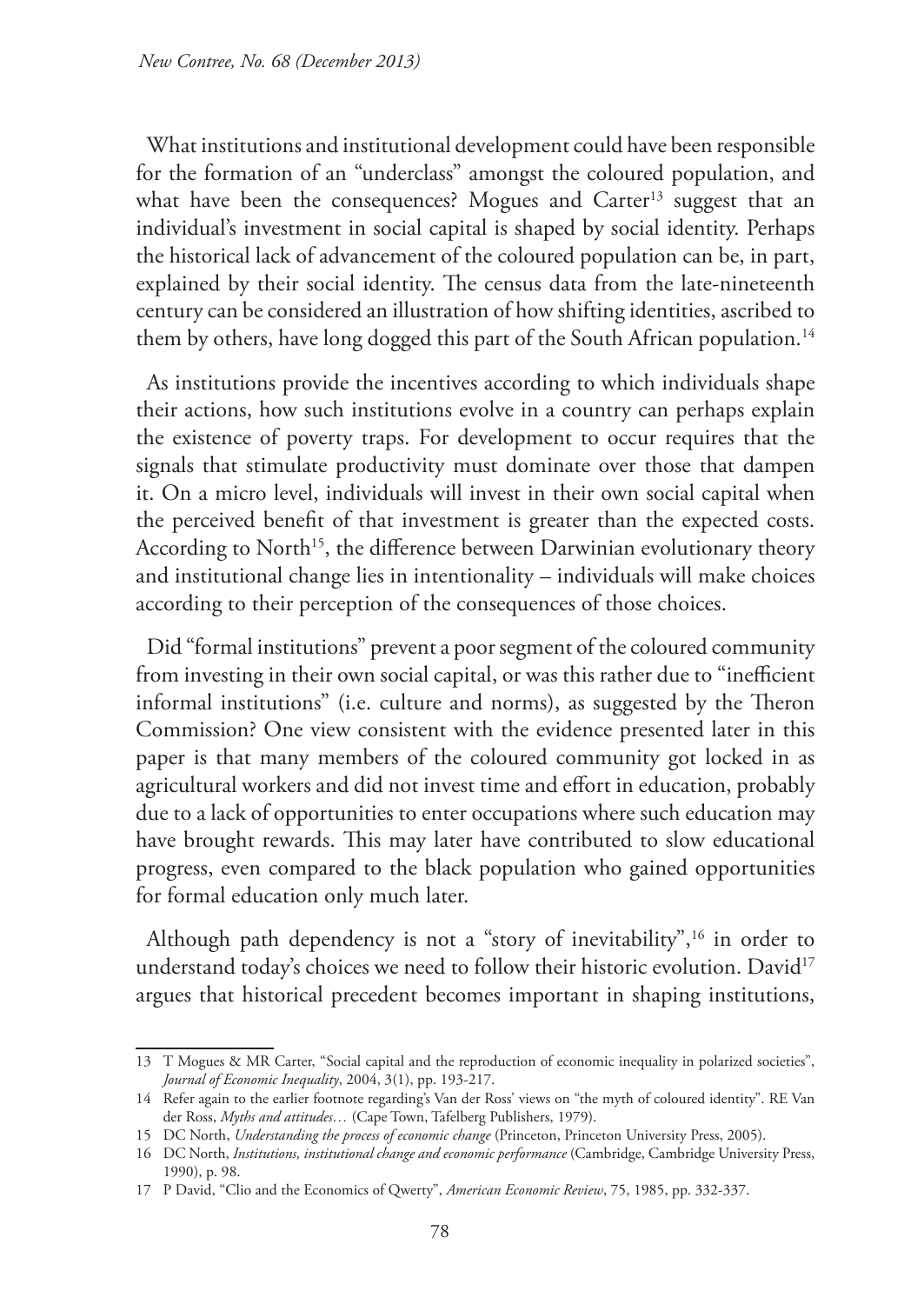simply because each new component added to the "institutional cluster" must be adapted to interlock with elements of the pre-existing structure. Lewis<sup>18</sup> observed that shared historical experiences and knowledge of a shared past provide "…one of the principal means by which groups of people justifiably may form a system of consistent mutual expectations when they are not readily able to arrive at a common course of action via direct discussion of the problem that is facing them". Individuals will end up in specific roles if their actions seem to be consistent with the actions of other individuals of that group. This creates path dependency, where choices and actions are interwoven over time.

If some remained poor while others have progressed out of poverty, then it should in principle be possible to trace this path of development back to its origins. In practice this can be quite difficult, though, as institutional structure is extremely complex. Institutions are determined endogenously within the social system and may be the direct cause of poverty traps, or their interaction with market failures may allow the survival of an inefficient "status quo"*.* 19

The work of Engermann and Sokoloff<sup>20</sup> indicates that initial differences in inequality across New World societies had profound and enduring effects on their economic development paths. They demonstrated that differences in the distribution of political power and levels of schooling and literacy that arose early in the history of the New World economies contributed to systematic differences in the way institutions evolved. The initial differences across the New World societies were primarily due to their respective factor endowments. For instance the colonies established in the Caribbean or Brazil, enjoyed climate and soil conditions that were well suited for growing crops that were most efficiently produced on large slave plantations. In contrast, small, family-sized farms were more efficient in the northern colonies of the North American mainland, where climatic conditions favoured mixed farming that exhibited limited economies of scale in production and the use of slaves.

<sup>18</sup> D Lewis, *Conventions, a philosophical inquiry* (Cambridge, MA, Harvard University Press, 1969), p. 33.

<sup>19</sup> C Azariadis, & J Stachurski, Poverty traps. In P Aghion & SN Durlauf (eds.), *Handbook of economic growth* (Amsterdam, Elsevier, 2005).

<sup>20</sup> SL Engermann & KL Sokoloff, The persistence of poverty in the Americas – the role of institutions. In S Bowles, SN Durlauf & K Hoff (eds.), *Poverty traps* (New York, Princeton University Press, 2006).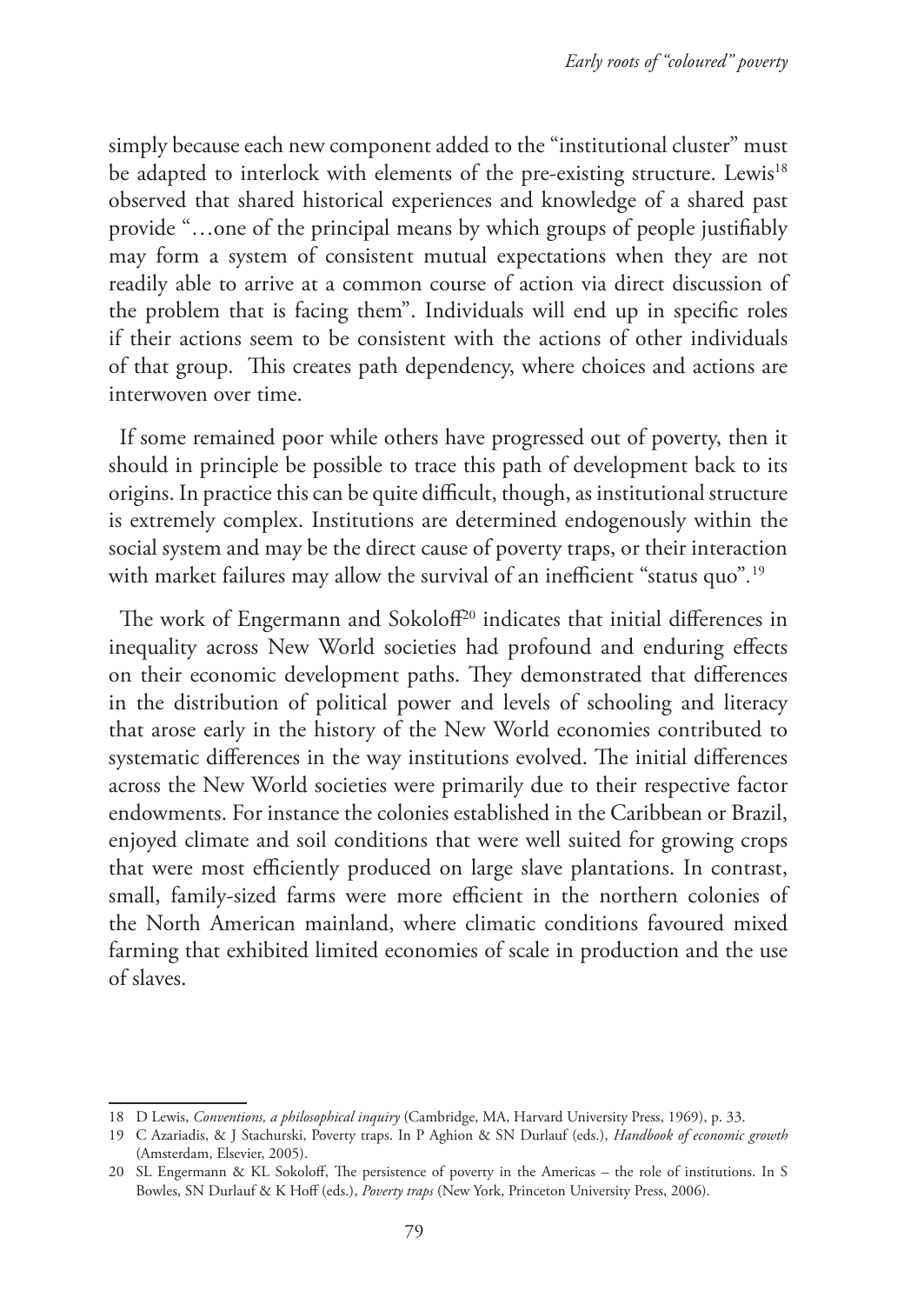Similarly, Azariadis and Stachurski<sup>21</sup> showed that if workers had skills that were not recognised by firms ("imperfectly observed skills") and were thus employed as unskilled workers, they would have little incentive to invest in education. Durlauf<sup>22</sup> expands on this idea by referring to the positive and negative effect role models may have. University (college) attendance rates among the current pool of high school graduates are likely to be higher in societies with a higher percentage of university graduates among adults. Later in this paper it will be shown that especially those coloured people that resided in rural parts of the Cape Colony in the late nineteenth century had almost no opportunity or incentive to invest in their own social capital. They were seen and treated by society as farm labourers. That may have been what set them off on a lower development trajectory than others amongst those who later collectively became known as the "coloured" community.

#### **The late nineteenth century: Evidence from censuses**

Censuses before Union in 1910 were undertaken separately in the four later provinces. In 1865, the first official census was conducted in the Cape Colony under British rule. Previously to that, the only censuses had been those of the VOC, effectively a census of the company. The Company published the "monsterrollen", detailing the Company employees and the "opgaaf" or tax lists of the free population, including free blacks. Further censuses in the British Cape Colony followed in 1875 and 1891. As the coloured population has traditionally resided in the Cape Province, a focus on this province and its modern day offshoots allows one to track much of the change in the position of this group over time (even in the 1996 census, for instance, 83.6% of the income earned by the coloured population in South Africa was in the Western, Eastern and Northern Cape).<sup>23</sup>

<sup>21</sup> C Azariadis, & J Stachurski, Poverty traps. In: P Aghion & SN Durlauf (eds.), *Handbook of economic growth* (Amsterdam, Elsevier, 2005).

<sup>22</sup> SN Durlauf, Groups, social influences and inequality. In S Bowles, SN Durlauf & K Hoff (eds.). *Poverty traps* (New York, Princeton University Press 2006).

<sup>23</sup> The relative concentration of the coloured population in the Western Cape is due mainly to it being the area of original settlement of the Khoe, San, Europeans and Indonesians. The coloured population was both geographically and politically poorly placed to benefit from mineral discoveries and industrial expansion that later offered new avenues of employment in other parts of the country. The black population and white *bywoners* on farms in the interior provinces provided a larger reservoir of cheap labour to the mines and later the factories. SP Cilliers, *The Coloureds of South Africa – a factual survey* (Cape Town, Banier Publishers, 1963).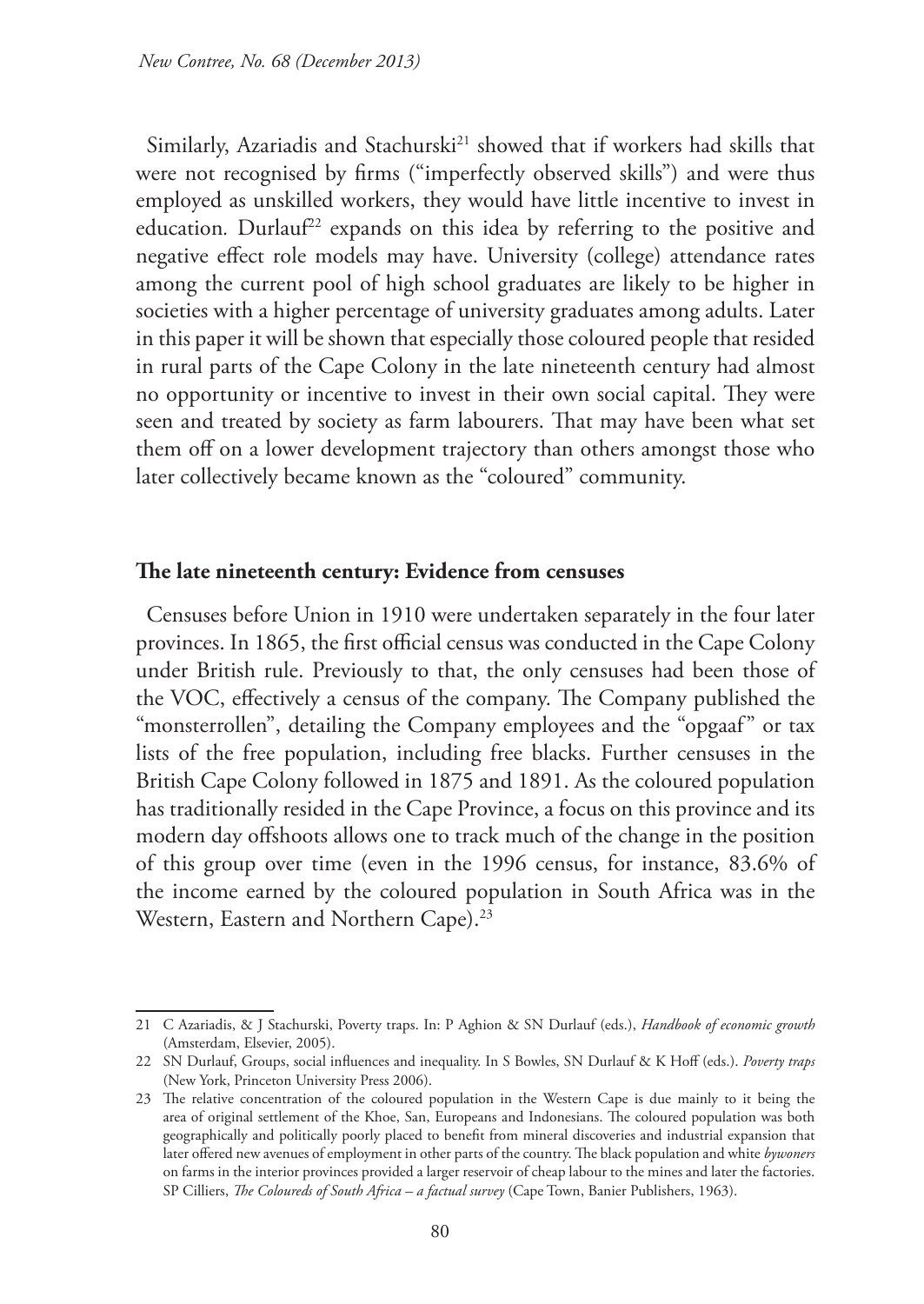Early census data provide only limited hints of the relative economic position of members of the coloured group in the latter half of the nineteenth century. Comparing the census data to the current position allows an analysis of evolving trends for this population and in particular a focus on the central puzzle that drives this enquiry: What explains the slow social and economic upward mobility of a large part of the coloured population in recent decades, despite this group's relatively favourable position within the broader South African socio-political landscape? Our focus will be especially on the role of education, as this may well have offered an escape from poverty, but appeared to have failed to realise this for many.

From the very early days, racial identities at the Cape were quite fluid and racial definitions used probably reflected perceptions and status definitions as much as common genetic origin.<sup>24</sup> A person who was not white was generally indicated in early Cape documents as "slave", "Hottentot", "free black" or "free person of colour" (freed slaves). Amongst those already referred to in the census of 1891 as the coloured population there were three distinct groups, recorded separately in the census as "Malays", "Hottentot" and "Mixed and other".25

The very first school formed at the Cape in 1658 was intended for the religious instruction of slaves.<sup>26</sup> In 1663 the first school for the whole community was established with initially 12 white children, 4 slave children and 1 Khoe child.27 In theory, schools were open to all and provided an area of racial intermixing, consistent with  $Heese's<sup>28</sup>$  view, based on intermarriage records, that colour prejudice in Cape Town in the eighteenth century was initially limited.29 In 1830 two "infant schools" were established in Cape Town for educating children of "all classes", one for the "poor and slave population" and

<sup>24</sup> The line between European and non-white was vaguely drawn and frequently crossed through intermarriage: "above all, money whitened". WM Freund, "Race in the social structure of South Africa, 1652-1836", *Social Scientist*, 18(1), 1976, p. 56.

<sup>25</sup> Simkins and Van Heyningen remark that what seemed to be the common factor in the term "Malay" was that Islam was the religion (although the census shows some exceptions to that). C Simkins & E van Heyningen, "Fertility, Mortality, and Migration in the Cape Colony, 1891-1904", *International Journal of African Historical Studies*, 1989, 22(1), pp. 79-111.

<sup>26</sup> C Ziervogel, *Brown South Africa* (Cape Town, Maskew Miller Ltd, Circa 1938), pp. 62-63; R Shell, *Children of bondage: A social history of slave society at the Cape of Good Hope, 1652-1834* (Hanover, University Press of New England/Johannesburg, Witwatersrand University Press, 1994).

<sup>27</sup> E Theron & JB Du Toit, *Kortbegrip van die Theron-verslag* (Cape Town, Tafelberg, 1977), p. 26.

<sup>28</sup> JA Heese, *Die herkoms van die Afrikaner, 1657-1867* (Kaapstad, Balkema, 1971).

<sup>29</sup> Heese's research (1971), using parish registers and other early documents in an attempt to investigate the origin of Afrikaners, shows that intermarriage became more frequent during the eighteenth century, mainly because of the unfavourable male-female ratio in the population of European origin. JA Heese, *Die herkoms van die Afrikaner, 1657-1867*.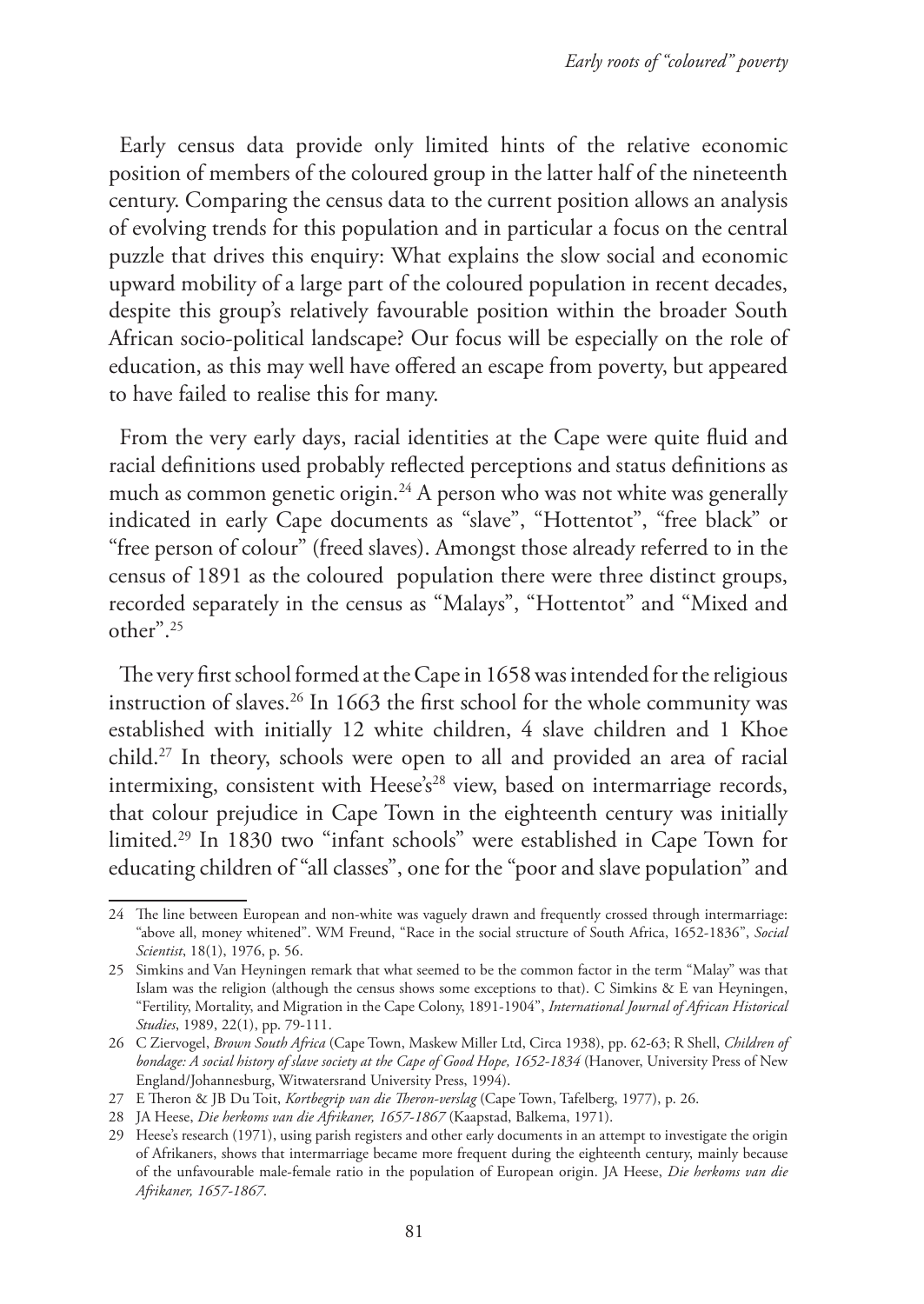the other for "those in better circumstances". The rules for both schools were identical, except that those in the "Lower School" had to adhere to an extra requirement, namely that "the children are to be sent clean in their persons and clothes". Initially, considerable numbers of coloured children attended these government schools, but as children of the poor found it difficult to maintain cleanliness, decent clothing and regular attendance, it is reported that many fell back on the less demanding mission schools.<sup>30</sup> This resulted in state-aided schools serving chiefly white children, with coloured children being almost completely excluded. By 1860 there were 19 government schools, 87 stateaided mission schools and 123 mission schools conducted by missionaries without government support.

As a consequence, differential patterns of educational exposure developed. Image 1 shows that 90% of the white adult population (15 years and above) were able to read and write by 1875; amongst the black population in the Cape Colony, this was only 3.5%, and amongst coloureds 15.6%. There was an interesting differentiation within the coloured population: amongst those classified "Mixed and other", almost 24% were able to read and write, as compared to less than 10% amongst those classified "Hottentot". This difference may to some extent have been endogenous (i.e. the direction of causality is uncertain), as economic and social status were also associated with certain identities, whether someone could read and write may have determined how they were classified.

|                         | White  | "Malay" | "Hotten-<br>tot" | "Mixed<br>&<br>Other" | <b>Total</b><br>"coloured" | <b>Total</b><br><b>Black</b> | All<br>Races |  |  |
|-------------------------|--------|---------|------------------|-----------------------|----------------------------|------------------------------|--------------|--|--|
| Able to read and write: |        |         |                  |                       |                            |                              |              |  |  |
| Male                    | 63 283 | 256     | 2657             | 4713                  | 7626                       | 3 0 9 7                      | 74 006       |  |  |
|                         | 89.0%  | 8.5%    | 9.0%             | 20.6%                 | 13.8%                      | 3.9%                         | 35.8%        |  |  |
| Female                  | 55 675 | 355     | 2993             | 6 0 5 4               | 9402                       | 2 2 9 6                      | 67 373       |  |  |
|                         | 91.3%  | 10.5%   | 10.9%            | 26.6%                 | 17.5%                      | 3.0%                         | 36.0%        |  |  |
| <b>Total</b>            | 118958 | 611     | 5650             | 10767                 | 17028                      | 5 3 9 3                      | 141 379      |  |  |
|                         | 90.1%  | 9.5%    | 9.9%             | 23.6%                 | 15.6%                      | 3.5%                         | 35.5%        |  |  |

Image 1: Population 15 years and above in the Cape Colony able to read and write, 1875<sup>31</sup>

Source: Own calculations based on 1875 census.

<sup>30</sup> C Ziervogel, *Brown South Africa* (Cape Town, Maskew Miller Ltd, Circa 1938), pp. 67-68.

<sup>31</sup> The census distinguishes "Fingo" from "Bechuana & other Blacks".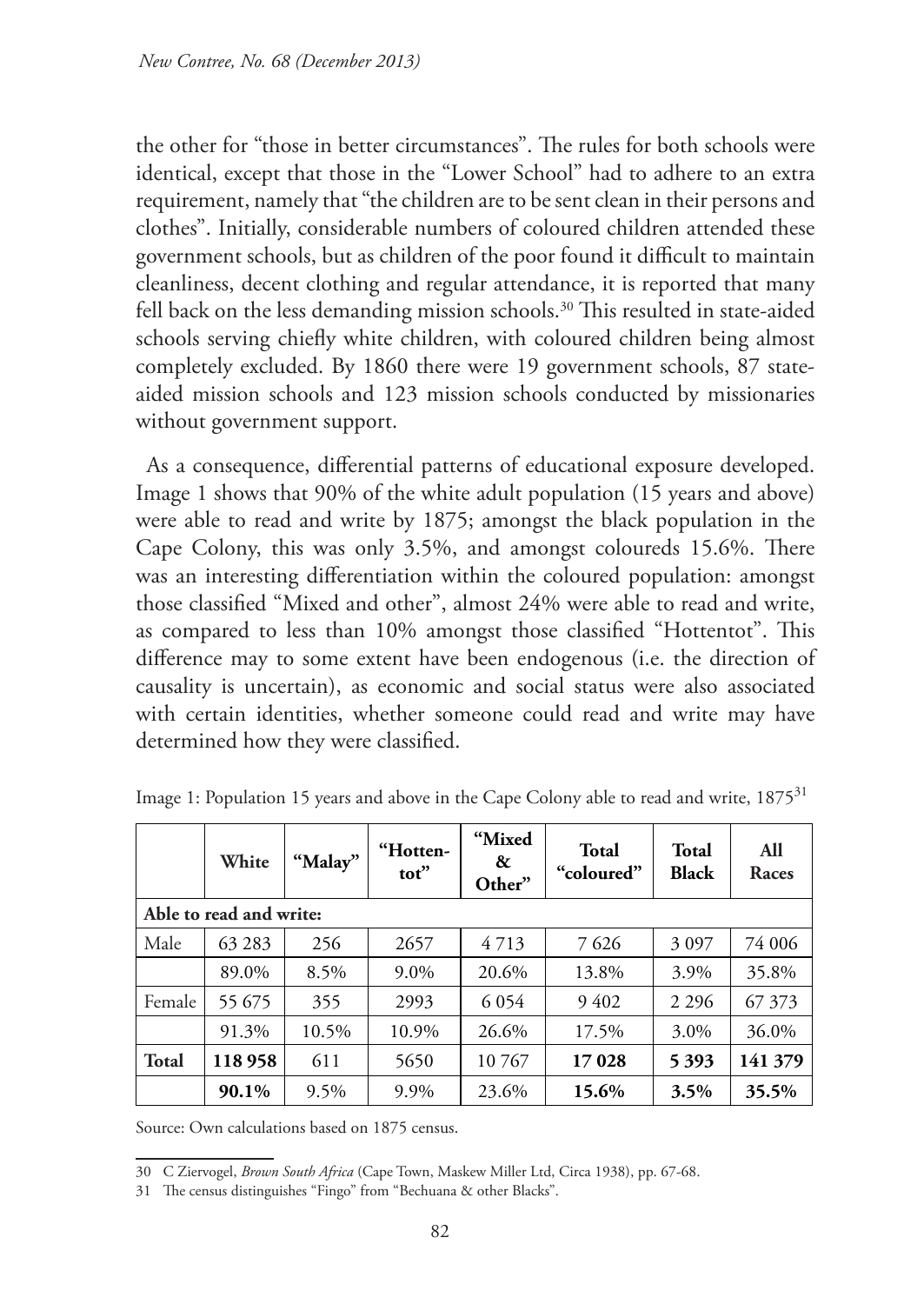The 1891 census distinguished between urban and rural areas, but the ability to read and write was only expressed relative for the "whole" population, thus these numbers are not strictly comparable to those of 1875 which only considered adults (15 years and above). Insofar as some groups contained more children, their relative adult literacy rates may be under-estimated compared to other groups. Nevertheless, this census makes clear that literacy was far greater in urban areas: 20% versus 10.5% for coloureds, if full literacy is considered. However, what this aggregate figure hides is that the differential population composition by location is what drives this aggregate literacy differential: Differences in the percentages fully literate vary less within groups, but the overall difference is much larger, primarily caused by the fact that the lowly literate black population was overwhelmingly rural (95%).

Furthermore the "Hottentot" population was by far the most rural part of the coloured population (83% rural) and their literacy levels much lower than those of the rest of this population. Even the small urban black population had higher literacy levels than they did. Again, it would not be surprising if endogeneity (reverse causality, in this case) were partly to blame for this: higher status coloured people in urban areas, able to read and write, may have been more likely to be recorded as "Mixed and other coloured", and less likely as "Hottentot".

|                       |                        | Urban             |              | Rural             |              | Read and                                            |
|-----------------------|------------------------|-------------------|--------------|-------------------|--------------|-----------------------------------------------------|
|                       | $\frac{0}{0}$<br>urban | Read and<br>write | Read<br>only | Read and<br>write | Read<br>only | write: Simple<br>difference<br>urban minus<br>rural |
| White                 | 41.2%                  | 75.3%             | 3.2%         | 62.8%             | 2.3%         | 12.5%                                               |
| Malay                 | 94.6%                  | 12.4%             | 3.9%         | 8.6%              | 4.3%         | 3.5%                                                |
| Hottentot             | 16.5%                  | 8.8%              | 5.7%         | 8.7%              | 8.5%         | $0.1\%$                                             |
| Mixed and             |                        | 29.5%             | 9.7%         | 10.6%             | 5.5%         | 18.9%                                               |
| Other                 | 39.5%                  |                   |              |                   |              |                                                     |
| <b>Total Coloured</b> | 38.3%                  | 19.9%             | 6.7%         | 10.5%             | 7.8%         | 9.4%                                                |
| <b>Black</b>          | 5.4%                   | 14.9%             | 5.1%         | 3.6%              | 1.4%         | 11.3%                                               |
| <b>All Races</b>      | 21.0%                  | 48.4%             | 5.5%         | 15.7%             | 2.4%         | 32.7%                                               |

Image 2: Population (all ages) in the Cape Colony able to read and write by urban and rural location, 1891

Source: Own calculations based on 1891 census.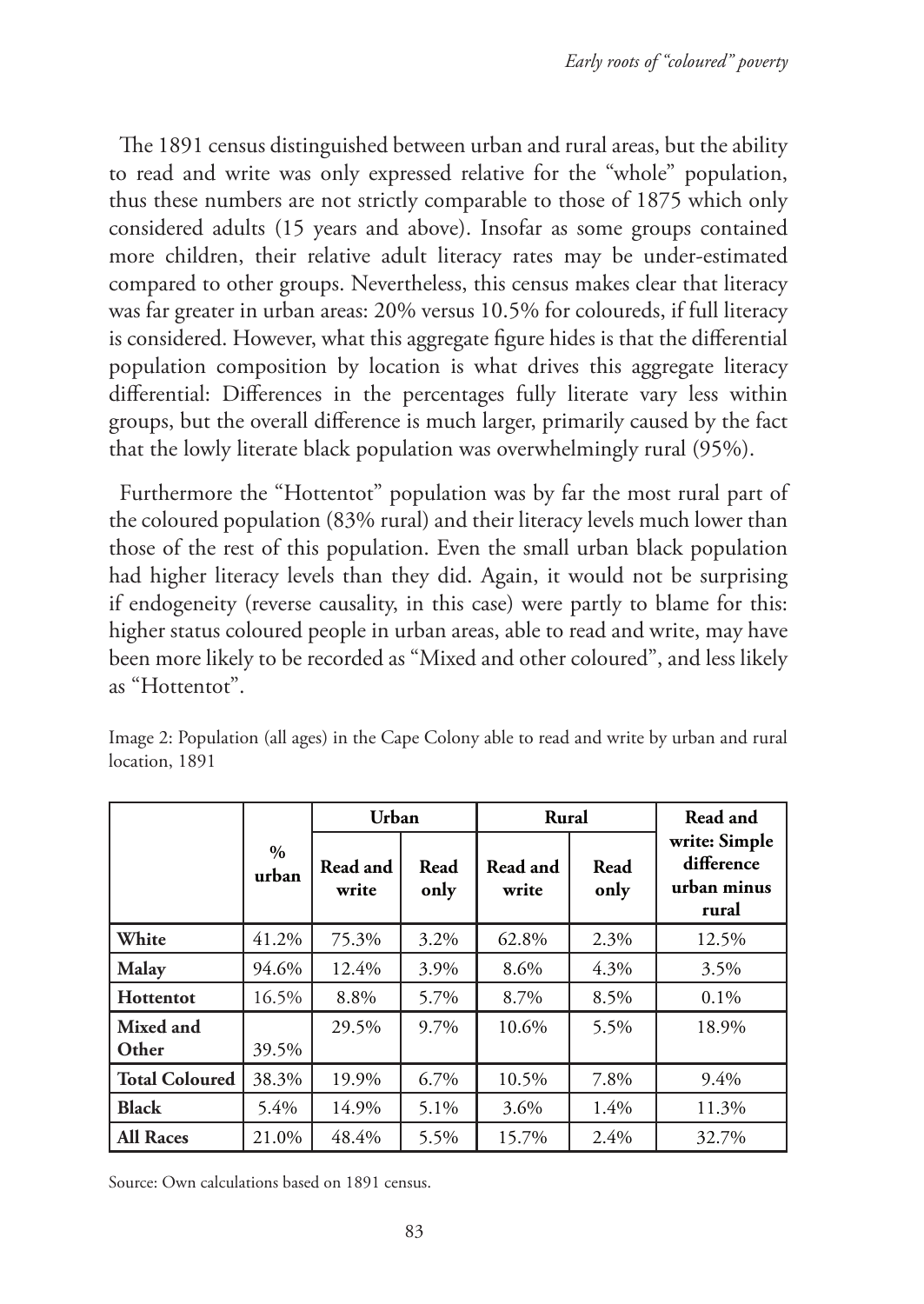|                                                                                                   | White      | "Malay" | "Hotten-<br>tot" | "Mixed<br>and<br>Other" | <b>Total</b><br>"Colou-<br>red" | Total<br><b>Black</b> | All<br>Races |
|---------------------------------------------------------------------------------------------------|------------|---------|------------------|-------------------------|---------------------------------|-----------------------|--------------|
| Scholars -                                                                                        | 22 992     | 1 2 9 0 | 618              | 18821                   | 20729                           | 14838                 | 58 559       |
| Government<br>Aided<br><b>Schools</b>                                                             | 14.5%      | 24.0%   | 3.4%             | 17.2%                   | 15.6%                           | $4.0\%$               | 8.9%         |
| <b>Scholars</b>                                                                                   | 18582      | 946     | 91               | 2696                    | 3733                            | 1 1 1 1               | 23 4 26      |
| - Private<br><b>Schools</b>                                                                       | 11.7%      | 17.6%   | $0.5\%$          | 2.5%                    | 2.8%                            | 0.3%                  | 3.6%         |
| Receiving<br>instruction<br>at home or<br>at Sunday<br>School only,<br>and Scholar<br>unspecified | 22 222     | 238     | 234              | 3484                    | 3956                            | 1 640                 | 27818        |
|                                                                                                   | 14.0%      | 4.4%    | 1.3%             | 3.2%                    | 3.0%                            | 0.4%                  | 4.2%         |
| Engaged                                                                                           | 12932      | 479     | 4 1 8 6          | 17558                   | 22 2 23                         | 137 012               | 172 167      |
| or assisting<br>in various<br>occupations                                                         | 8.1%       | 8.9%    | 22.9%            | 16.0%                   | 16.7%                           | 37.4%                 | 26.1%        |
| N <sub>0</sub>                                                                                    | 82 373     | 2428    | 13 145           | 67 080                  | 82 653                          | 212 091               | 377 117      |
| occupation                                                                                        | 51.8%      | 45.1%   | 71.9%            | 61.2%                   | 62.0%                           | 57.8%                 | 57.2%        |
| Total                                                                                             | 159<br>101 | 5 3 8 1 | 18 274           | 109<br>639              | 133 294                         | 366 692               | 659 087      |
|                                                                                                   | 100%       | 100%    | 100%             | 100%                    | 100%                            | 100%                  | 100%         |

Image 3: School attendance and occupation of children 0-14 in the Cape Colony by race classification, 1891<sup>32</sup>

Source: Own calculations based on 1891 census.

Image 3 below shows the school and occupational status of children under 15 as recorded in the 1891 census of the Cape Colony, including the territories incorporated into it in the Eastern Cape as well as Griqualand West. As is to be expected, many children in this age group were too young for school or work; most of these were probably recorded as "No occupation", but this category also included some who were indeed of school age. For present purposes, the main interest is that 18.4% of those who would later come to be classified as the coloured population were engaged in formal school activities. Only 2% of these were in private schools, mainly amongst the Malay population; religious

<sup>32</sup> The census distinguishes "Fingo" from "Bechuana & other Blacks".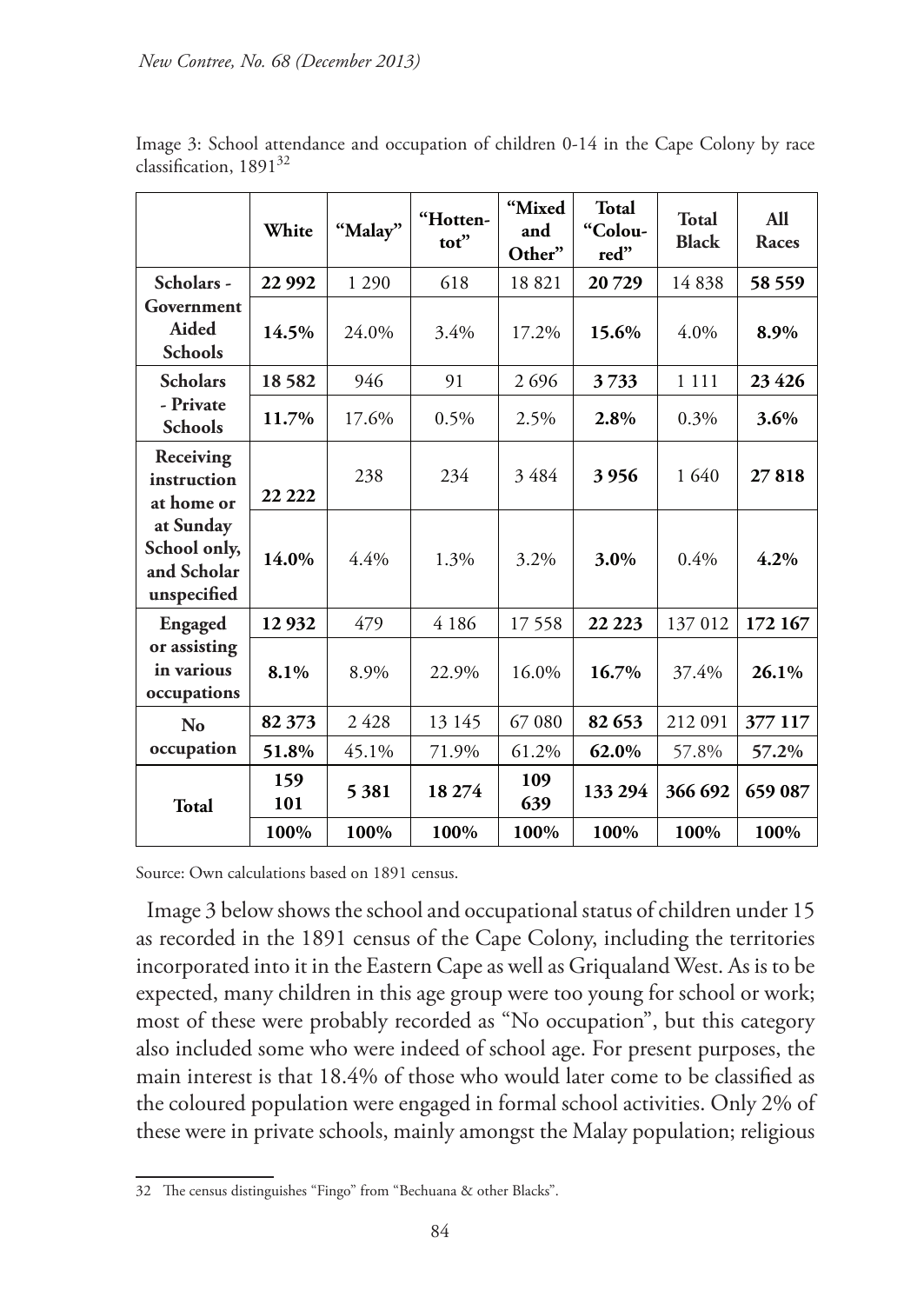schools probably played a fair role in this regard and may have contributed to the relatively low literacy amongst this largely urban sub-group. The part of this population classified as "Hottentot" in the 1891 census was by far the least urbanised,<sup>33</sup> and also the least likely to be in any type of formal schools (only 3.9% of this age group were in formal schools, even marginally less than the 4.3% of black children.) A large proportion of other children, probably excluding only the very young, were "engaged or assisting in other occupations" – this was most common amongst blacks (37%), followed by "Hottentot" children (23%).

In early colonial times, ancestors of the present coloured population managed to rise in the social and economic sphere. For instance, "Malays" once formed a substantial part of the skilled working class in the Cape Colony. But in general, the coloured population has not urbanised to the same degree as whites. While modernisation of agricultural practices in many parts of the country improved production per worker, this applied less to agricultural production in the main area of settlement of the coloured population, namely the winter rainfall area of the Western Cape. Fruit, wine, vegetables wheat, dairy and mixed farming, which were predominant in the Cape Colony, were generally labour intensive.<sup>34</sup> The coloured population essentially remained a community of wage earners, without land of their own, and without a stake in urban means of production except as low-skilled workers.

Image 4 looks at occupation in 1875. It shows a concentration of "Hottentot" men (90%) and women (95%) in agriculture and domestic service. In contrast, other coloured people were more often found in professional, commercial and especially industrial occupations. Amongst whites, professional and commercial occupations were relatively larger than amongst other groups, confirming that these were the high status occupations.

<sup>33</sup> Urbanisation was only 16.5% in this group, as against 39.5% for those classified as "mixed and other", and 94.6% for the small Malay population. This compared to 42.1% urbanisation amongst whites, 5.4% amongst blacks and only 21.0% amongst the whole population (due to the preponderance of black numbers).

<sup>34</sup> SP Cilliers, *The Coloureds of South Africa – a factual survey* (Cape Town, Banier Publishers, 1963).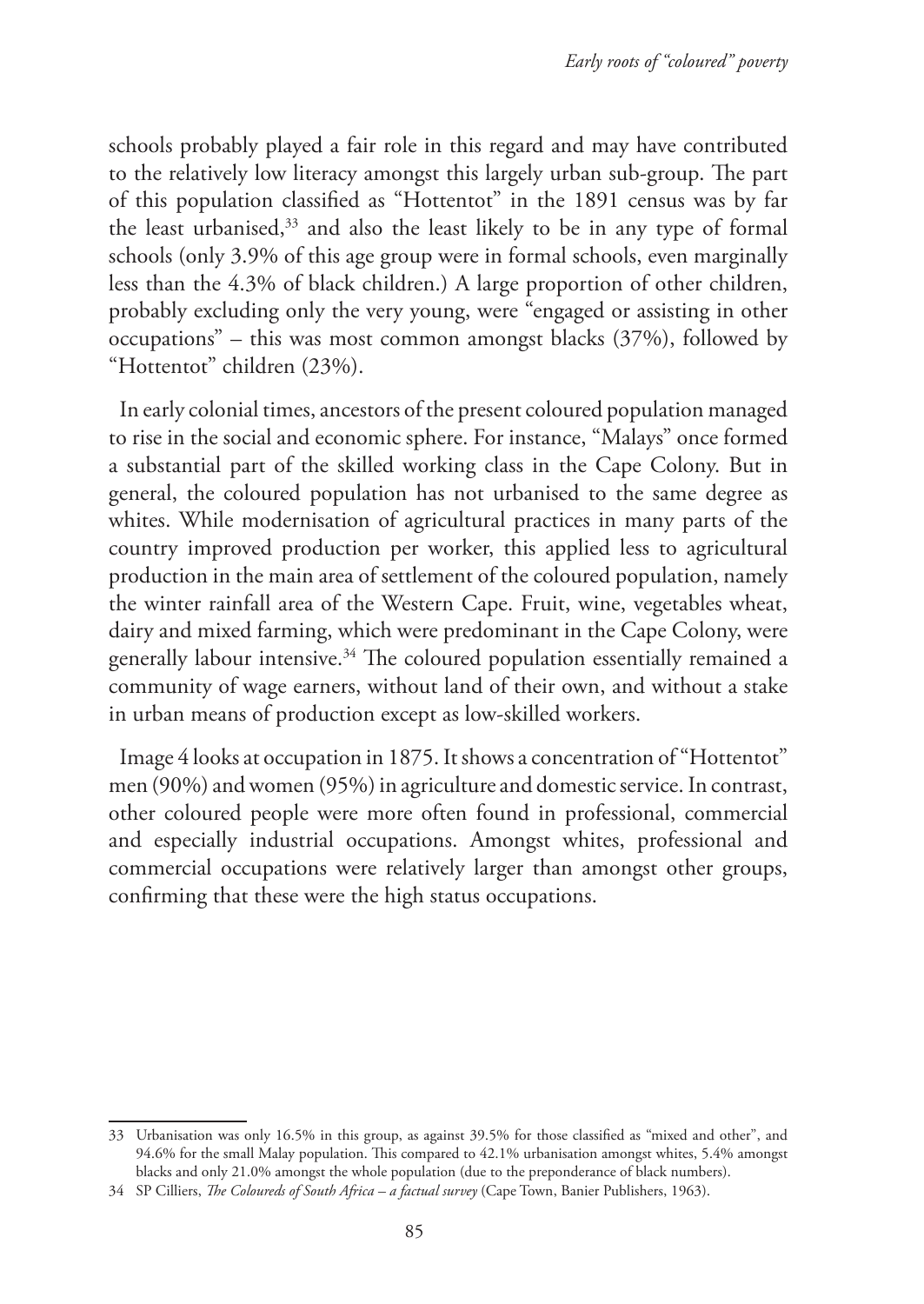|                                    | Professional | Commercial | Industrial | Agricultural | Domestic |
|------------------------------------|--------------|------------|------------|--------------|----------|
| <b>Males</b>                       |              |            |            |              |          |
| White                              | 9.5%         | 15.3%      | 17.4%      | 55.0%        | 2.8%     |
| Malay                              | 1.2%         | 10.4%      | 61.2%      | 16.3%        | 10.9%    |
| Hottentot                          | 0.2%         | 3.4%       | 6.4%       | 80.1%        | 9.9%     |
| Mixed and Other                    | 1.3%         | $6.0\%$    | 17.7%      | 62.5%        | 12.5%    |
| Coloured                           | 0.7%         | 4.8%       | 13.5%      | 70.1%        | 11.0%    |
| <b>Black</b>                       | 0.7%         | 2.0%       | 2.5%       | 91.7%        | 3.2%     |
| Total                              | 3.8%         | 7.4%       | 10.6%      | 73.2%        | 5.0%     |
| <b>Females</b>                     |              |            |            |              |          |
| White                              | 2.1%         | 0.6%       | 3.2%       | 54.0%        | 40.0%    |
| Malay                              | 0.5%         | 0.2%       | 28.4%      | 0.3%         | 70.5%    |
| Hottentot                          | 0.4%         | $0.0\%$    | 3.7%       | 10.8%        | 85.2%    |
| Mixed and Other                    | 0.5%         | 0.1%       | 9.4%       | 7.3%         | 82.7%    |
| Coloured                           | 0.4%         | $0.0\%$    | 7.5%       | 8.7%         | 83.3%    |
| <b>Black</b>                       | $0.0\%$      | $0.0\%$    | 1.1%       | 73.6%        | 25.2%    |
| Total                              | 0.8%         | 0.2%       | 3.5%       | 49.6%        | 45.9%    |
| <b>Total males plus</b><br>females |              |            |            |              |          |
| White                              | 6.2%         | 8.8%       | 11.1%      | 54.5%        | 19.2%    |
| Malay                              | 0.8%         | 4.8%       | 43.2%      | 7.5%         | 43.7%    |
| Hottentot                          | 0.3%         | 1.7%       | 5.1%       | 46.4%        | 46.4%    |
| Mixed and Other                    | 0.9%         | 2.9%       | 13.4%      | 33.8%        | 49.1%    |
| Coloured                           | 0.6%         | 2.4%       | 10.5%      | 39.2%        | 47.4%    |
| <b>Black</b>                       | 0.4%         | 1.0%       | 1.8%       | 82.7%        | 14.1%    |
| <b>Total</b>                       | 2.3%         | 3.9%       | 7.2%       | 61.9%        | 24.6%    |

Image 4: Occupation ("class") in Cape Colony Census 187535

Source: Own calculations based on 1875 census.

Livestock assets, as summarised in Image 5, offer an illuminating perspective on the situation in rural areas. The white rural population was more asset-rich than both their coloured and black counterparts: Their holdings per 1000 population of cattle, sheep and goats were respectively 9 times, 20 times and 10 times as large as that of the comparable coloured population, whereas the latter had fewer cattle, similar numbers of sheep, and more goats than the

<sup>35</sup> For an extended version, see Appendix 1.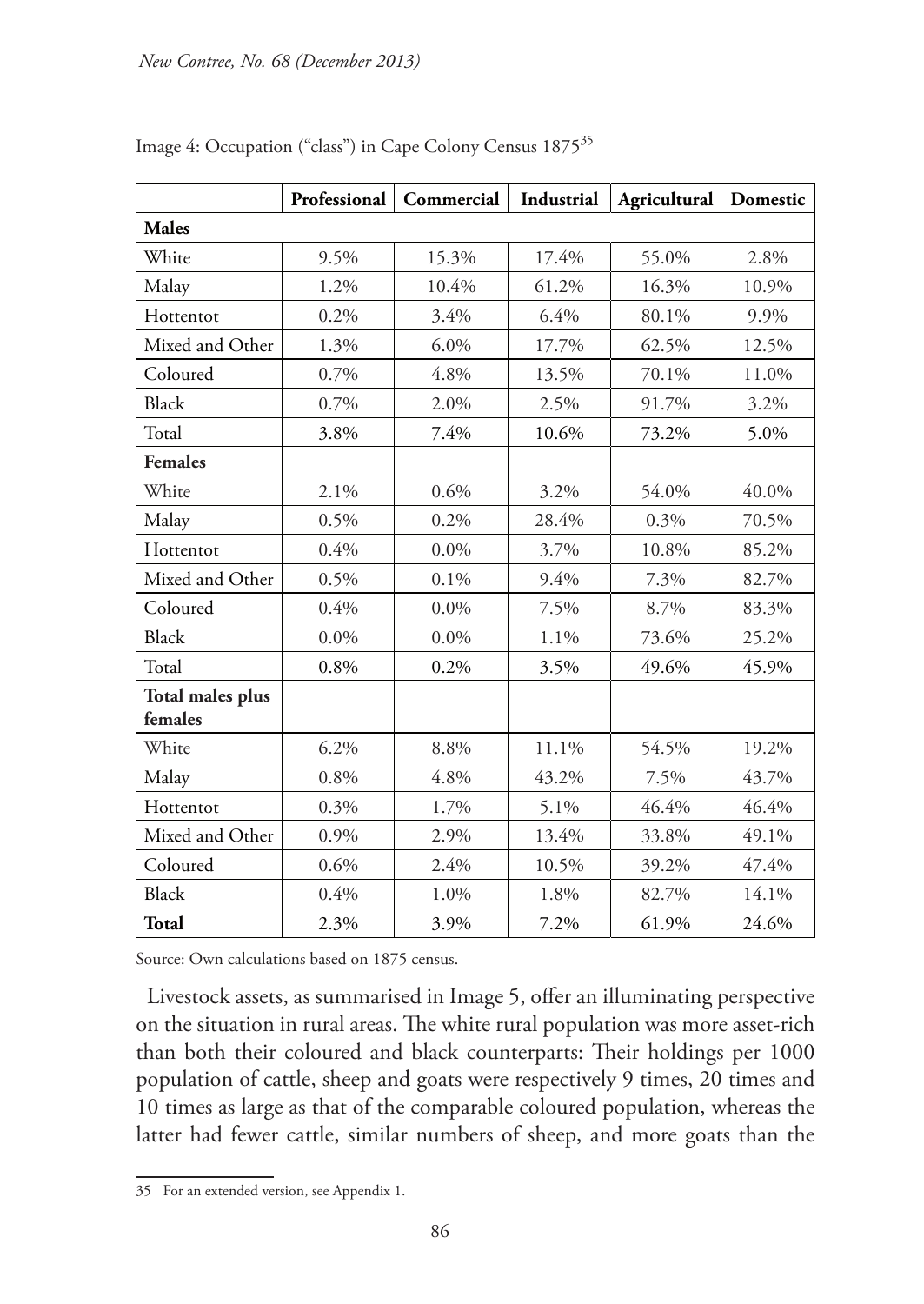black population.

|                                  | Whites  | Coloureds | <b>Blacks</b> |
|----------------------------------|---------|-----------|---------------|
| Cattle per 1000 rural population | 4 9 6 2 | 536       | 1 209         |
| Sheep per 1000 rural population  | 63 283  | 2893      | 2686          |
| Goats per 1000 rural population  | 22755   | 2 2 8 7   | 1 446         |

Image 5: Livestock holdings per 1000 rural population by race group in the Cape Colony, 1891

Source: Own calculations based on 1891 census.

There thus emerges a picture from  $19<sup>th</sup>$  century Cape Colony censuses of a rural coloured population that was poorly endowed with the livestock assets required for making a livelihood from agriculture in a territory where livestock was the major form of agriculture. Add to that a low exposure to schooling and some inkling of the roots of current poverty in the coloured population become evident.

### **More recent statistics: The mid-1900s**

While the roots of coloured poverty might have been rural, migration during the course of the 20th century led to much of the former rural population becoming urban. Whereas only 46% of the coloured population resided in urban areas in 1921, this proportion had expanded to 65% by 1951 and to 83% by 1996. Yet many of the problems and pathologies that had their origin in rural areas were simply transferred to their new urban homes. One of these was low levels of education.

In the middle of the twentieth century, a far larger proportion of the coloured school-going population was in primary schools than among whites, and particularly in Sub A and Sub B (Grades 1 and 2). Only a small fraction (5% in the late 1930s, 9% in the late 1950s) were at secondary school level, compared to a quarter or more of the white school going population.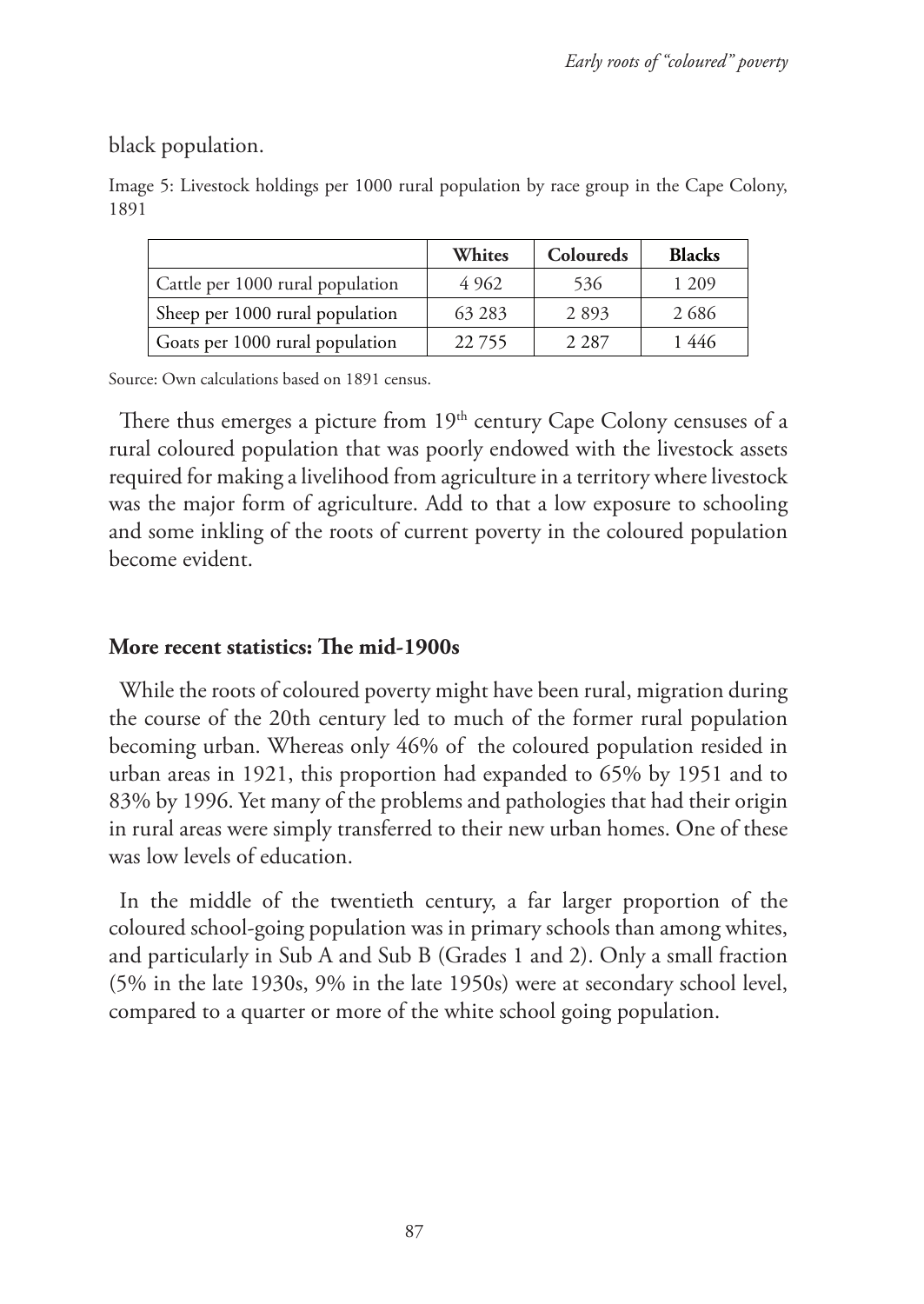|             | White                                 |                              |                                |       | Coloured                                 |                              |                                 |       |
|-------------|---------------------------------------|------------------------------|--------------------------------|-------|------------------------------------------|------------------------------|---------------------------------|-------|
|             | Sub A<br>$\& B$<br>(Grades<br>1 & (2) | $St1-5$<br>(Grades<br>$3-7)$ | $St6-10$<br>(Grades<br>$8-12)$ | Total | Sub A<br>& <b>B</b><br>(Grades<br>1 & 2) | $St1-5$<br>(Grades<br>$3-7)$ | St $6-10$<br>(Grades<br>$8-12)$ | Total |
| 1935-<br>39 | 19%                                   | 55%                          | 25%                            | 100%  | 41%                                      | 48%                          | 5%                              | 100%  |
| 1955-<br>58 | 21%                                   | 49%                          | 28%                            | 100%  | 36%                                      | 55%                          | 9%                              | 100%  |

Image 6: School going coloured and white children by level of education, 1935-1939 and 1955-1958

Source: Union statistics.

Image 6 only captures children who attended school, but by the 1970 census, 23.5 percent of all coloureds who were 6 years and older had no education, compared to 2.3 percent of whites. This was what prompted the Theron Commission to support the introduction of compulsory school attendance.<sup>36</sup> The Commission also recommended a thorough investigation into the high percentage of coloured children that left school at an early age. As an example, the Commission mentioned that a total of 85 089 coloured children were in grade 1 (sub A) in 1964, whereas in 1974 only 5 777 coloured children were in grade 11 (standard 9).<sup>37</sup> The Commission attributed this to a bad socioeconomic environment, children who needed to leave school earlier to enter the job market or who had no motivation to study.

The lack of formal schooling plays out in the labour market. In 1951, white males were mainly in professional and technical, administrative, managerial and clerical jobs, while coloured males were dominantly in agriculture and industrial occupations. Many coloured females still only found employment as domestic servants. The position of coloureds in the mid-20<sup>th</sup> century was therefore much the same as in the nineteenth century, i.e. with a strong presence in the primary sector and in low status occupations. With industrialisation and the mechanisation of agriculture, the coloured population had extended their presence in industry, but had made almost no progress into professional

<sup>36</sup> E Theron & JB Du Toit, *Kortbegrip van die Theron-verslag* (Cape Town, Tafelberg, 1977).

<sup>37</sup> The issue of continuation from Grade 1 again raised its head in the past decade, when the Ministerial Committee on Learner Retention was instituted to investigate what was perceived to be high dropout rates. It turned out that these rates based on Grade 1 as reference value were exaggerated, though, as there is often a large deal of early school entry followed by repetition among under-age children. Thus, Grade 1 numbers are a poor measure of cohort size.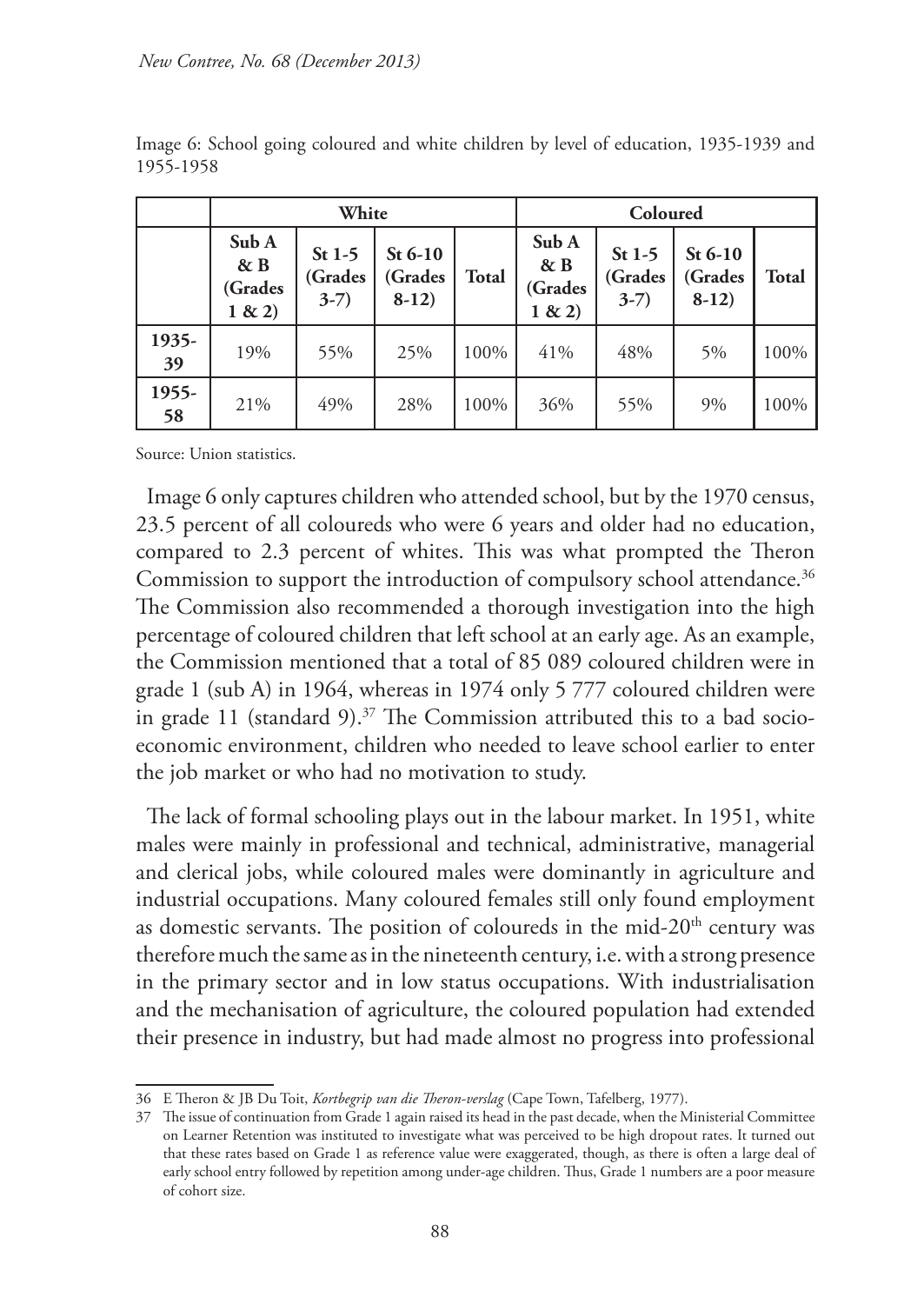and managerial positions.



Image 7: Occupation distribution in 1951 between white and coloured workers

Source: Union statistics.

Female headship, a crude proxy for family structure and broken families and often considered a factor that contributes to poverty traps over generations, is today still quite common in the poorest three quintile of coloured households (around 47% in Quintile 1 and 38% in Quintiles 2 and 3), yet high even in Quintile 4 (30%) and Quintile 5 (24%). (Own calculations from Community Survey 2007.) Poorly educated household heads are clearly more common in the bottom two quintiles (Image 8), despite considerable improvement between 1991 and 2007.

Image 8: Mean years of educational attainment of Coloured household heads by quintile



Source: Own calculations from 1991 census and 2007 community survey.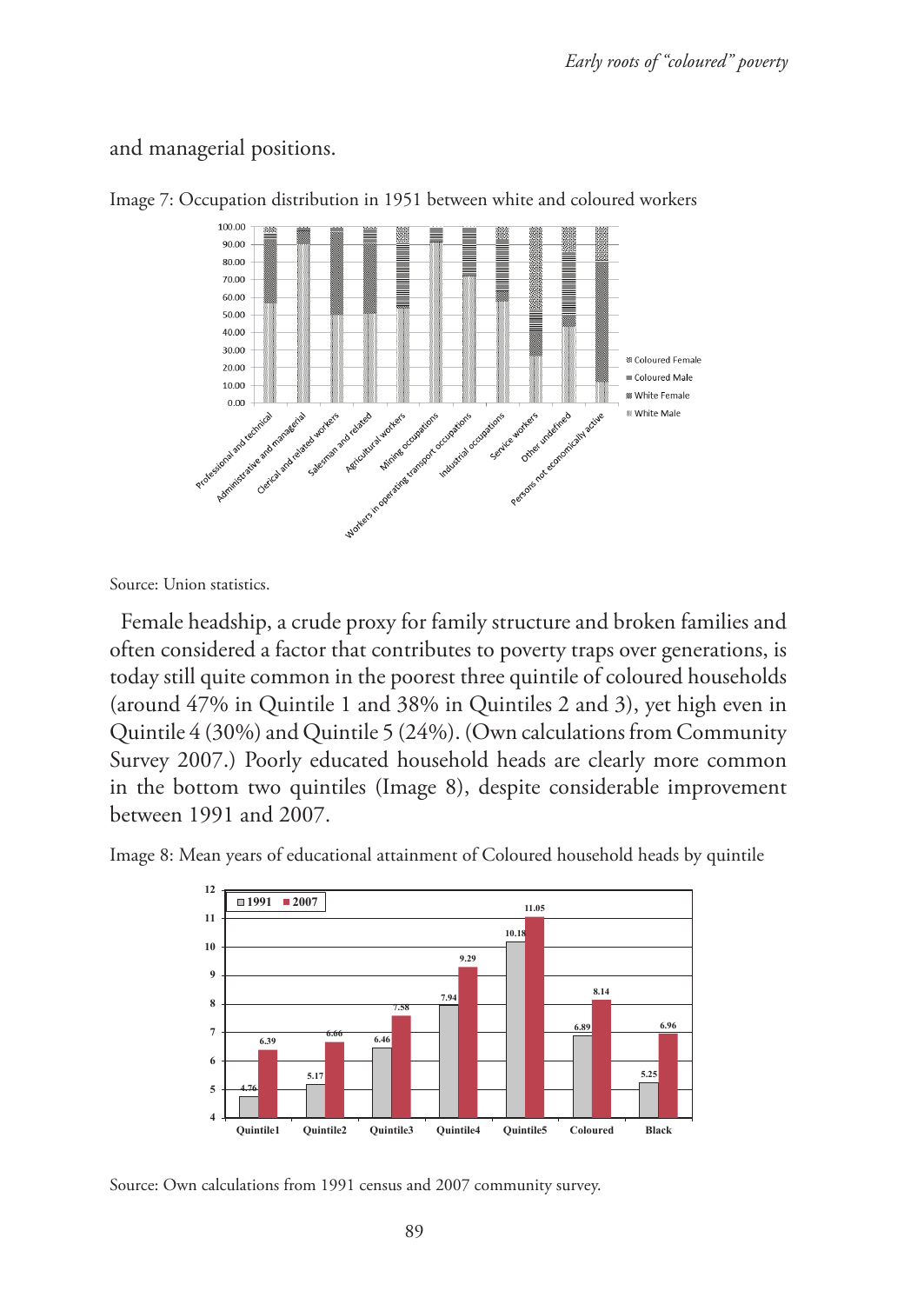Those coloured people trapped in rural locations in the 19<sup>th</sup> century were particularly vulnerable to poverty and least likely to escape. An indication that this problem still persists can be found in Image 9, which shows the mean years of education completed by children 21-25 co-resident in the household of their parents in the 1996 census by highest parent education. Of the four groups shown here, children of black urban parents generally did best in converting parent education into own educational attainment. The group performing worst was coloured rural children, except in the limited number of cases where parents had high levels of education; in such cases, they even outperformed their urban counterparts.<sup>38</sup> But the more general pattern for the rural coloured population, of poor conversion of parent education into child's education, could be taken as evidence that children of poorly educated rural coloured parents were least likely of all South African groups to attain high levels of education.





Source: Own calculations based on 1996 census.

Image 10 shows a surprising under-representation of coloured persons at universities, lower than all other population groups. Most (63.9%) of the 678 543 students enrolled at higher educational institutions during 2010 were

<sup>38</sup> This may be due to a selection effect: Such highly educated parents in rural communities may be even better motivated or trained their urban counterparts. Further support that this may be the factor responsible for this pattern is provided by the fact that a similar pattern holds for the black population.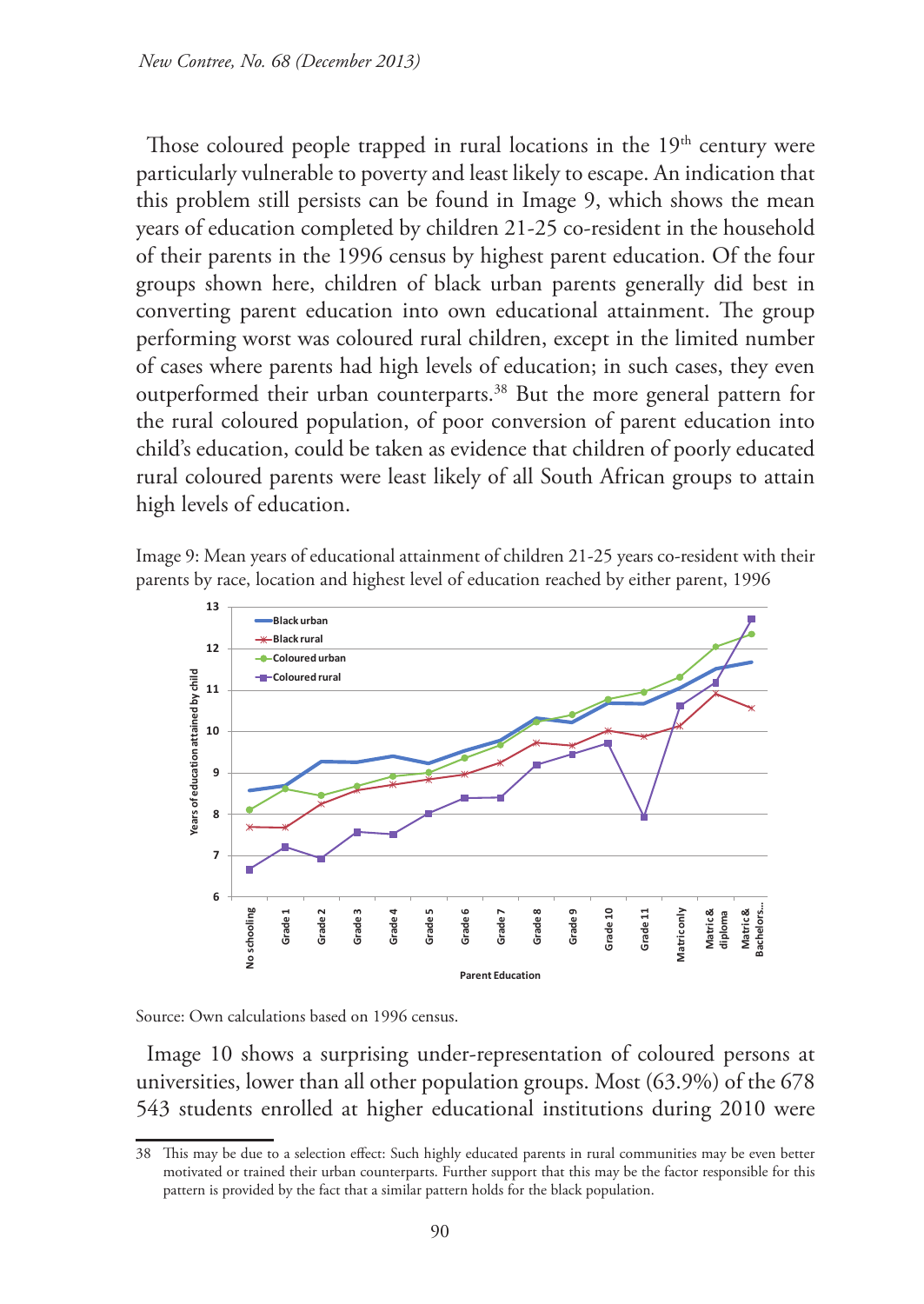black African, even though this group was still underrepresented. Only 3.1% of blacks aged 18 to 29 years and an even lower 3.0% of coloureds were studying, as opposed to 11.9% amongst Indians/Asians and 17.2% among the white population.





### **Coloured educational patterns by birth cohort**

Image 11 shows the mean years of educational attainment by birth year and population group, derived from the census of 1970 in the case of birth cohorts from 1890 to 1940, and from Census 2001 for subsequent birth cohorts. Naturally the survivors at the time of the censuses would not have been a random sample from the original birth cohort, as mortality is selective, inter alia by socio-economic and therefore income group. Thus these images only give an upwardly-biased approximation of the trajectory of education of the different race groups. Even so one can say with certainty that education levels of the coloured population considerably exceeded those of the black population for almost all of these nine decades. It is only very recently that the mean education levels of the black population have started to approach that of the coloured population – notwithstanding the known weaker quality of black education. Thus, the puzzle remains: Why is poverty so high amongst the coloured population, despite their historical advantage in education?

Source: General Household Survey 2010.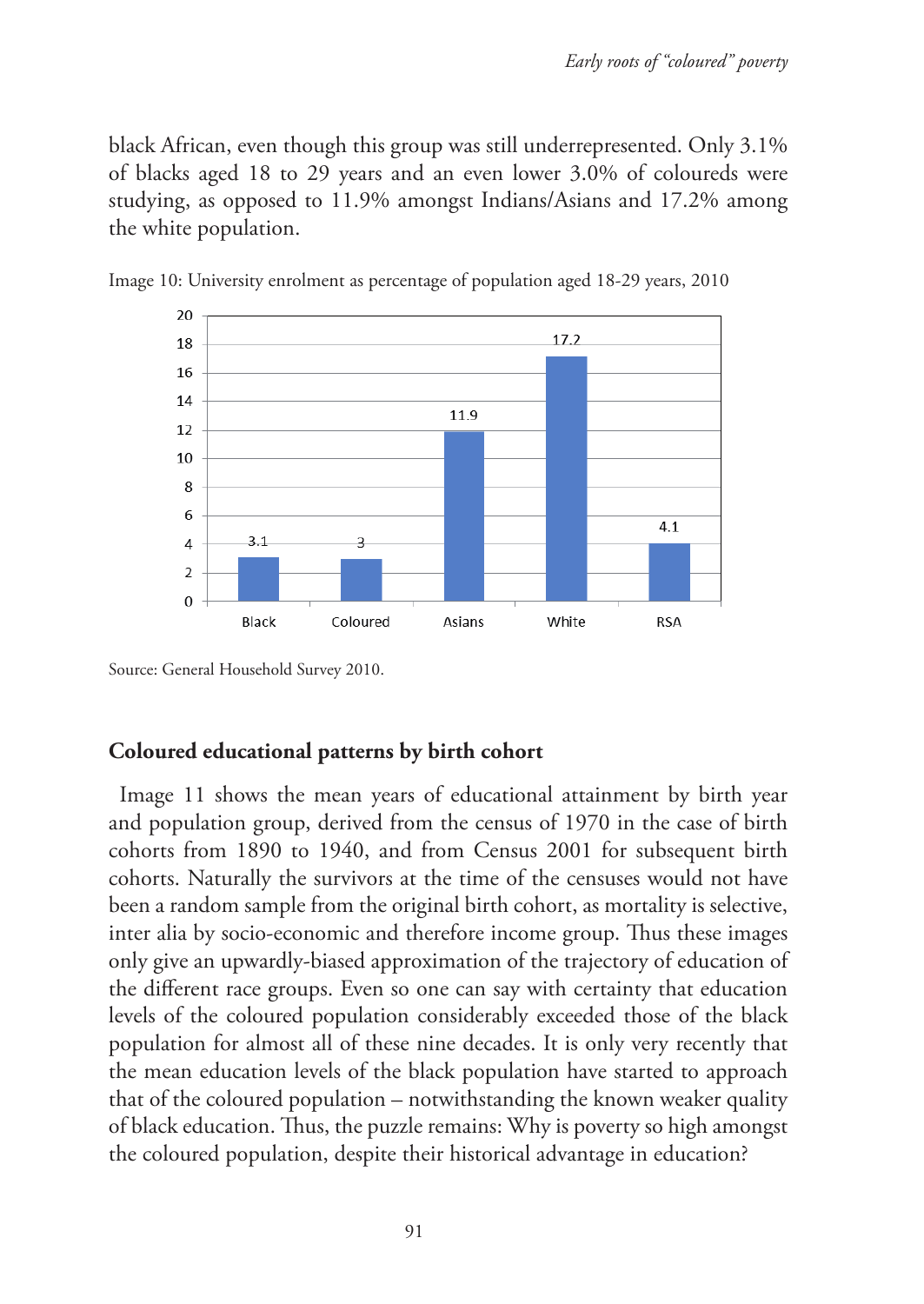Image 11: Mean educational attainment by birth cohort and population group, using combined 1970, 2001 and 2011 census data



Source: 1890-1940, derived from Census 1970; for 1941-1950, derived from Census 2001, for 1951- 1990, derived from Census 2011. Data smoothed.

A similar analysis extended to rural versus urban location at the time of the censuses used shows that there have historically been great differences between the education levels of urban and rural members of the coloured population group. Here it should be remembered that the source of the data is likely to lead to some bias: Rural-urban migration means that many of those presently in urban areas would have been educated in rural areas, so these are only broadly reflective of urban birth cohorts versus rural birth cohorts. Nevertheless, the data are indicative of broad trends within each of these subgroups. This persistent urban-rural difference is a historical feature of the situation in the coloured population, in contrast to the black population, who have experienced a smaller and less persistent urban-rural gap that has tended to decline more in recent years. This difference could either mean that the educational rural-urban gap is larger amongst coloured people, or that rural coloured people have been less inclined to move to urban areas.

A puzzling trend amongst the coloured population has been the surprisingly early exit from school. Image 12 illustrates this, showing the school enrolment rate by age and population group for those who have not yet completed matric, based on the 2007 Community Survey. What is apparent from this is the trend towards long continuation in schools amongst the black population,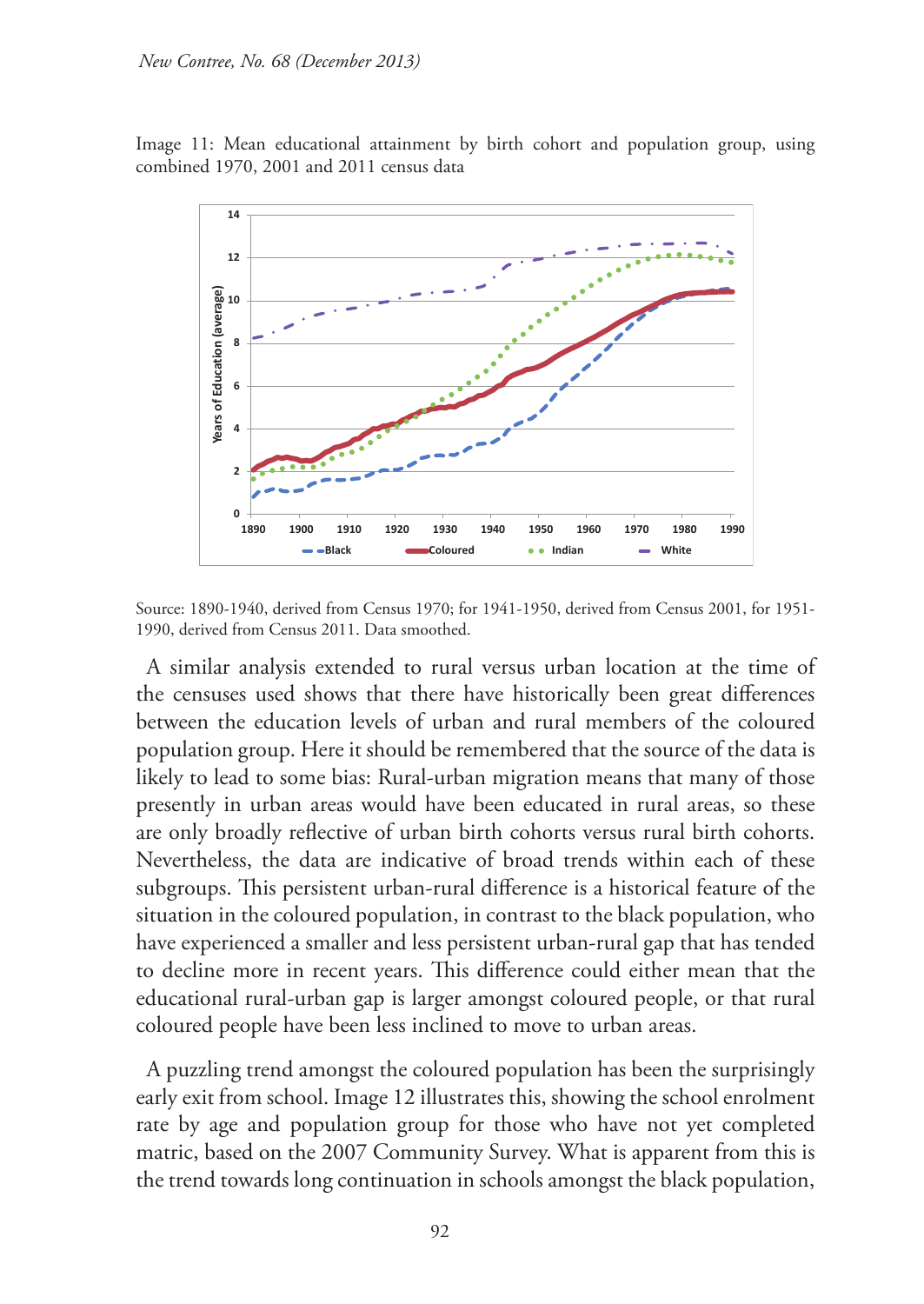well beyond age 20. This trend was moderated by restrictions on over-age pupils introduced in the late 1990s. Compared to the black population, a large part of the coloured population still exits from school early – and unlike for Indians and whites, it is largely before they have completed matric.



Image 12: Proportion of population (excluding those who have completed matric) at school by age and population group, 2007

What can explain this early exit from school amongst coloured children? Image 13 contains progression rates from Gr.10 to Matric by population group for the cohorts born after 1920 and still alive and captured in the 2007 Community Survey.39 From this it is apparent that the progression rates of the coloured population, having been remarkably high in the cohorts born before 1920, fell sharply thereafter and were even lower than those of the poorer, less urban black population for the cohorts born between 1920 and 1964, and were at par with that of the black population for the 1965-69 birth cohort. Considering the far greater earlier exposure to education of much of the coloured population, their far greater exposure to urban life,

Source: Own calculations from Community Survey 2007.

<sup>39</sup> Here again, as the population still alive and sampled in the 2007 Community Survey is the source of this information, the results are affected by differential mortality across population and educational groups, especially for older cohorts, However, it is likely that the patterns shown here broadly reflect the patterns of educational progression that occurred in those birth cohorts when they were of school-going age.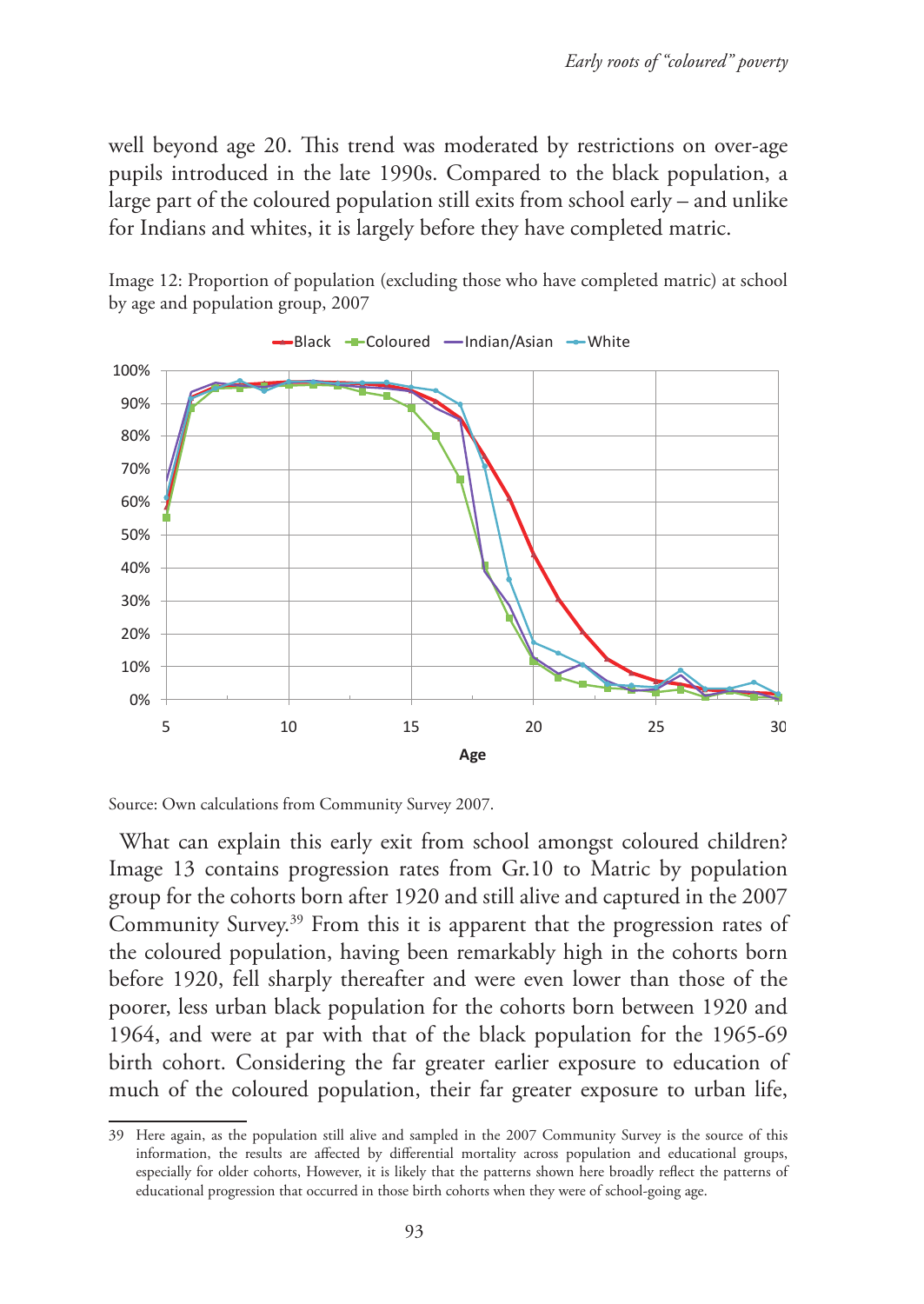their greater involvement in modern economic processes and indeed their greater propensity to attend school and progress to secondary education, this is a puzzle.

| <b>Birth cohort</b> | <b>Black African</b> | Coloured | Indian/Asian | White |
|---------------------|----------------------|----------|--------------|-------|
| 1880-1919           | 61%                  | 76%      | 73%          | 78%   |
| 1920-39             | 53%                  | 46%      | 66%          | 66%   |
| 1940-49             | 49%                  | 40%      | 53%          | 67%   |
| 1950-59             | 48%                  | 42%      | 58%          | 71%   |
| 1960-64             | 48%                  | 43%      | 61%          | 75%   |
| 1965-69             | 49%                  | 50%      | 68%          | 76%   |
| 1970-74             | 50%                  | 51%      | 70%          | 76%   |
| 1975-79             | 48%                  | 55%      | 73%          | 76%   |
| 1980-84             | 46%                  | 54%      | 74%          | 75%   |
| 1985-89             | 43%                  | 54%      | 76%          | 78%   |

Image 13: Progression rates from Grade 10 to matric by birth cohort category and population group, as calculated from Community Survey 2007

Note: The educational patterns of those observed in the Community Survey were assumed to reflect the underlying patterns that applied to the respective birth cohorts. No adjustment was made for the possible effect of differential mortality and migration by education and population groups.

Source: Own calculations from Community Survey 2007.

Regression analysis (Image 13) confirms that this results not only from gender or birth province factors, or that it is not associated with present location (municipality) that may itself reflect earlier migration decisions. Even when controlling for these factors, the regression coefficients relating to different coloured birth cohort categories remain quite stable, i.e. whether one considers province of birth or even current municipality does not have much influence on the likelihood of having completed matric. In particular, considering the patterns applying to other groups when controlling for gender and age, and even birth province and present place of residents, "coloured people born between 1940 and 1964 were significantly less likely to continue on to matric" – a pattern not observed before that, or since. Considering that coloured schools were better resourced than those of blacks, and that they were more likely to have completed primary education, it is an enigma that the flow to higher levels of education was so small, and even today is not much greater than amongst the black population, though the latter are far more likely to be in weak schools and therefore to fail to clear the hurdle of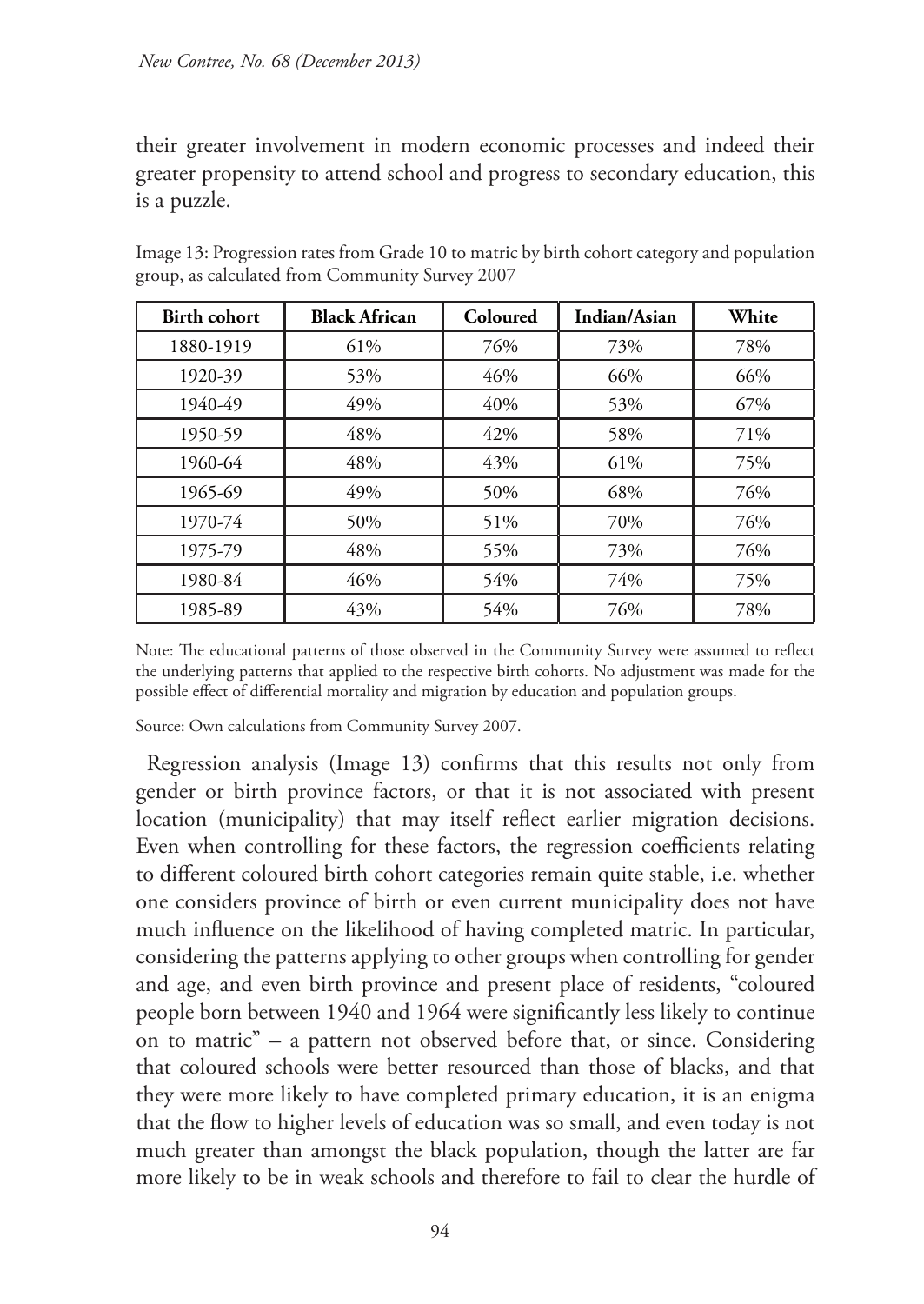the matric exam.

Image 14: Progression to matric: Probit regressions<sup>40</sup> of the likelihood of having completing matric, conditional upon having already completed Grade 10, based on Community Survey 2007 (age>20)

|                         | No other controls | Controlling<br>for province of<br>birth | Controlling for province of<br>birth & current municipality  |  |  |  |  |  |
|-------------------------|-------------------|-----------------------------------------|--------------------------------------------------------------|--|--|--|--|--|
| Indian                  | $0.191**$         | 0.203                                   | 0.196                                                        |  |  |  |  |  |
| White                   | $0.255***$        | 0.261                                   | 0.261                                                        |  |  |  |  |  |
| Female                  | $-0.03**$         | $-0.017$                                | $-0.017$                                                     |  |  |  |  |  |
| Age                     | $0.004**$         | 0.005                                   | 0.005                                                        |  |  |  |  |  |
| Age-squared             | $-.00004**$       | $-.00007$                               | $-.00007$                                                    |  |  |  |  |  |
| Coloured birth cohorts: |                   |                                         |                                                              |  |  |  |  |  |
| 1880-1919               | $0.336**$         | 0.322                                   | 0.318                                                        |  |  |  |  |  |
| 1920-39                 | $0.026**$         | 0.017                                   | 0.009                                                        |  |  |  |  |  |
| 1940-49                 | $-0.063**$        | $-0.049$                                | $-0.051$                                                     |  |  |  |  |  |
| 1950-59                 | $-0.056**$        | $-0.040$                                | $-0.042$                                                     |  |  |  |  |  |
| 1960-64                 | $-0.056**$        | $-0.041$                                | $-0.042$                                                     |  |  |  |  |  |
| 1965-69                 | $0.018**$         | 0.030                                   | 0.028                                                        |  |  |  |  |  |
| 1970-74                 | $0.024**$         | 0.033                                   | 0.032                                                        |  |  |  |  |  |
| 1975-79                 | $0.065**$         | 0.074                                   | 0.074                                                        |  |  |  |  |  |
| 1980-84                 | $0.061**$         | 0.075                                   | 0.074                                                        |  |  |  |  |  |
| 1985-1987               | $0.066**$         | $0.083**$                               | $0.083**$                                                    |  |  |  |  |  |
| Other controls          |                   | Province of<br>birth                    | Province of birth +<br>municipality currently residing<br>in |  |  |  |  |  |

Note: Marginal effects shown; all coefficients are significant at the 1% level

Source: Own calculations from Community Survey 2007.

Hofmeyr<sup>41</sup> argues, based on an analysis of the Cape Area Panel Study (CAPS), that the greater propensity of black children in the Western Cape to continue in school till later ages is a result of their weaker position in the labour market of metropolitan Cape Town. However, this offers no

<sup>40</sup> In a probit regression the outcome that is estimated is a probability, i.e. it lies between 0 and 1. In this case, it is the probability of having completed matric.

<sup>41</sup> C Hofmeyr, *How does the process of educational attainment differ between Africans and Coloureds in the Western Cape?* (Master's dissertation, University of Cape Town, 2011).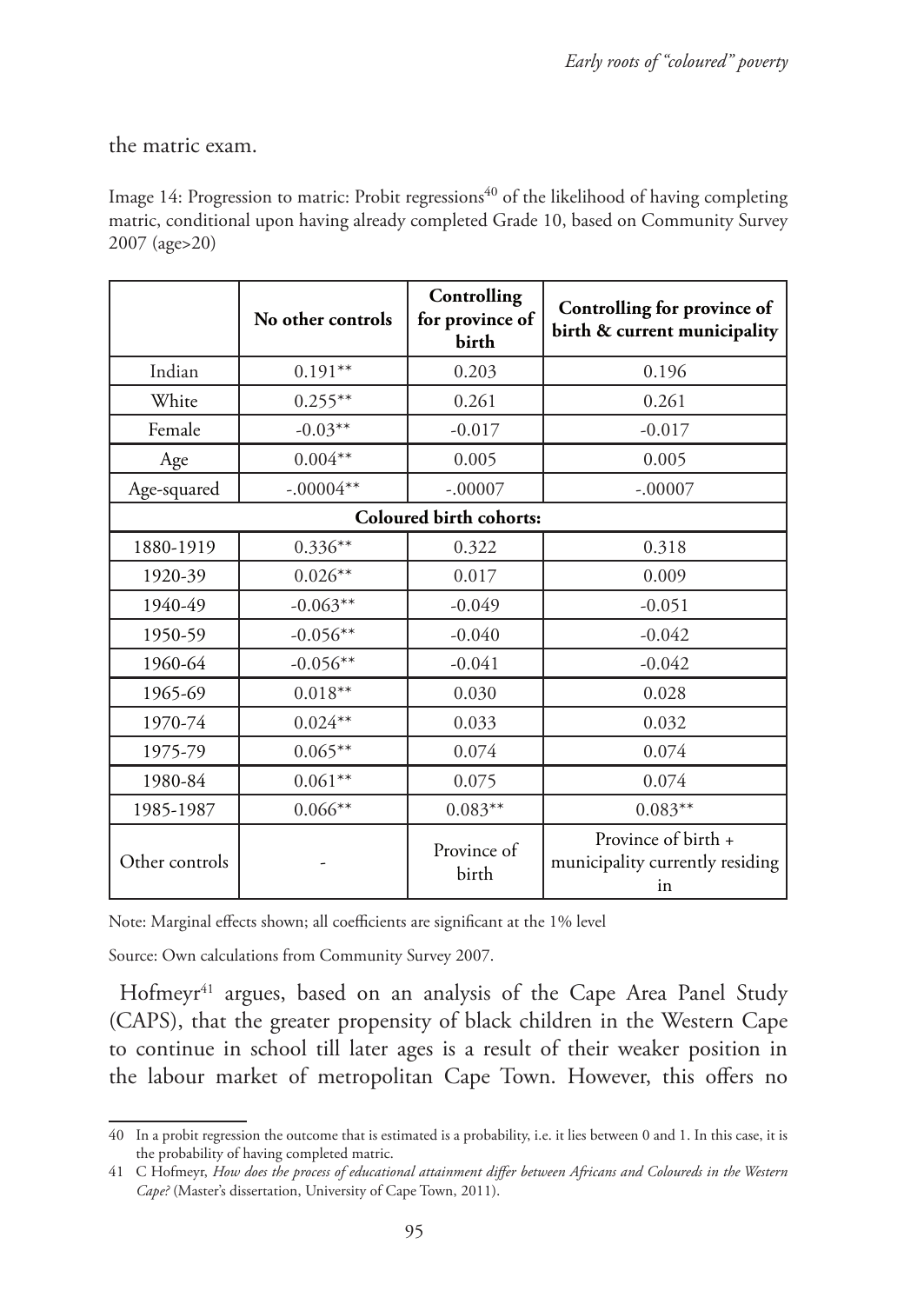explanation of why dropping out of school after grade 10 occurs so frequently amongst the coloured population: If the probability of finding a job was the issue, one would have expected that the 55% unemployment rate of coloured youths below 20 years of age and without a matric in the Western Cape would have made continuation to higher education levels more attractive. In terms of the returns to matric, these are not lower for the coloured population than for others. Other explanations need to be sought for this phenomenon, and especially for its historical peak in the birth cohorts from 1940 to 1964. There is still much to understand here.

# **Conclusion**

The paper sets out to illuminate poverty of the coloured population in South Africa. It specifically ponders the question why a large part of the group remains in a poverty trap. The historic evidence presented shows those today classified as "coloured" set out as a rural proletariat, owning few agricultural assets, in a country in which urban-rural divisions became quite strong. With little prospect of securing occupation in the formal, mainly urban economy, they had little incentive to invest time and effort in education and left formal schooling fairly young and failed to progress to higher levels of education.

With little education they could not readily be absorbed into the modern economy and they found it difficult to make inroads into the secondary and tertiary sectors of the economy. In the 1950s, for example, coloured males were dominantly in agriculture and industrial occupations. The position of coloureds in the mid-20<sup>th</sup> century was still much the same as in the nineteenth century, i.e. with a strong presence in the primary sector and in low status occupations, with almost no progress into professional and managerial positions, despite the fact that rural-urban migration grew rapidly in the 9th century.

These patterns of behaviour have become established in a way which perhaps currently cannot fully be explained simply as rational and unconstrained utility maximisation. With coloured schools historically better resourced than those of blacks, it is an enigma that the flow to higher levels of education is even today not much greater than amongst the black population.

The low educational endowment of parts of the coloured population puts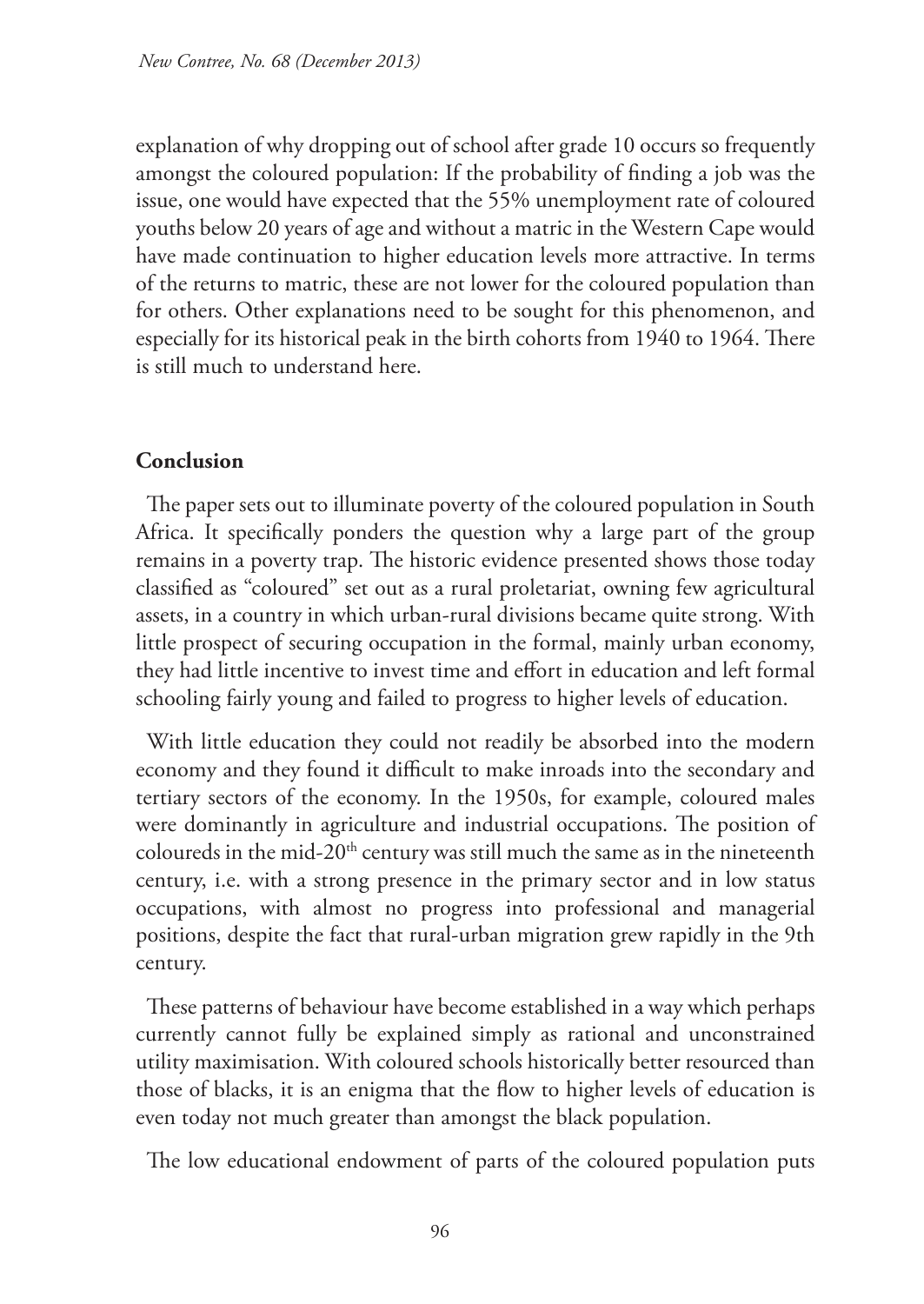them at a disadvantage in an economy that is now dominantly modern and urban. Logic would dictate greater investment in the education of their children, but patterns of behaviour established over centuries may still be dominant and to the detriment of the coloured population.

| Census<br>1875                | Profes-<br>sional | Commer-<br>cial  | Industrial | Agricultural | Domestic | <b>Total</b><br>specified |
|-------------------------------|-------------------|------------------|------------|--------------|----------|---------------------------|
| <b>Males</b>                  |                   |                  |            |              |          |                           |
| White                         | 5880              | 9 5 0 6          | 10773      | 34 069       | 1732     | 61 960                    |
| Malay                         | 27                | 230              | 1 3 4 8    | 358          | 240      | 2 2 0 3                   |
| Hottentot                     | 53                | 847              | 1610       | 20 022       | 2 4 6 9  | 25 001                    |
| Mixed and<br>Other            | 219               | 1052             | 3 0 9 0    | 10 905       | 2 1 8 1  | 17447                     |
| Coloured                      | 299               | 2 1 2 9          | 6 0 48     | 31 285       | 4890     | 44 651                    |
| <b>Black</b>                  | 476               | 1 3 5 7          | 1714       | 63 246       | 2 1 8 4  | 68 977                    |
| Total                         | 6 6 5 5           | 12 992           | 18 5 35    | 128 600      | 8 8 0 6  | 175 588                   |
| White/Tot                     | 88.4%             | 73.2%            | 58.1%      | 26.5%        | 19.7%    | 35.3%                     |
| Coloured/<br>Tot              | 4.5%              | 16.4%            | 32.6%      | 24.3%        | 55.5%    | 25.4%                     |
| Malay/<br>Coloured            | 9.0%              | 10.8%            | 22.3%      | 1.1%         | 4.9%     | 4.9%                      |
| Hottentot/<br>Coloured        | 17.7%             | 39.8%            | 26.6%      | 64.0%        | 50.5%    | 56.0%                     |
| Mixed &<br>other/<br>Coloured | 73.2%             | 49.4%            | 51.1%      | 34.9%        | 44.6%    | 39.1%                     |
| <b>Females</b>                |                   |                  |            |              |          |                           |
| White                         | 1 0 4 2           | 303              | 1584       | 26 389       | 19559    | 48 877                    |
| Malay                         | 14                | 6                | 765        | 8            | 1899     | 2692                      |
| Hottentot                     | 88                | $\overline{0}$   | 866        | 2537         | 20 100   | 23 591                    |
| Mixed and<br>Other            | 96                | 16               | 1776       | 1 3 8 7      | 15 694   | 18 9 69                   |
| Coloured                      | 198               | 22               | 3 407      | 3 9 3 2      | 37 693   | 45 25 2                   |
| <b>Black</b>                  | 21                | $\boldsymbol{0}$ | 753        | 50 215       | 17 208   | 68 197                    |

# **Appendix 1**